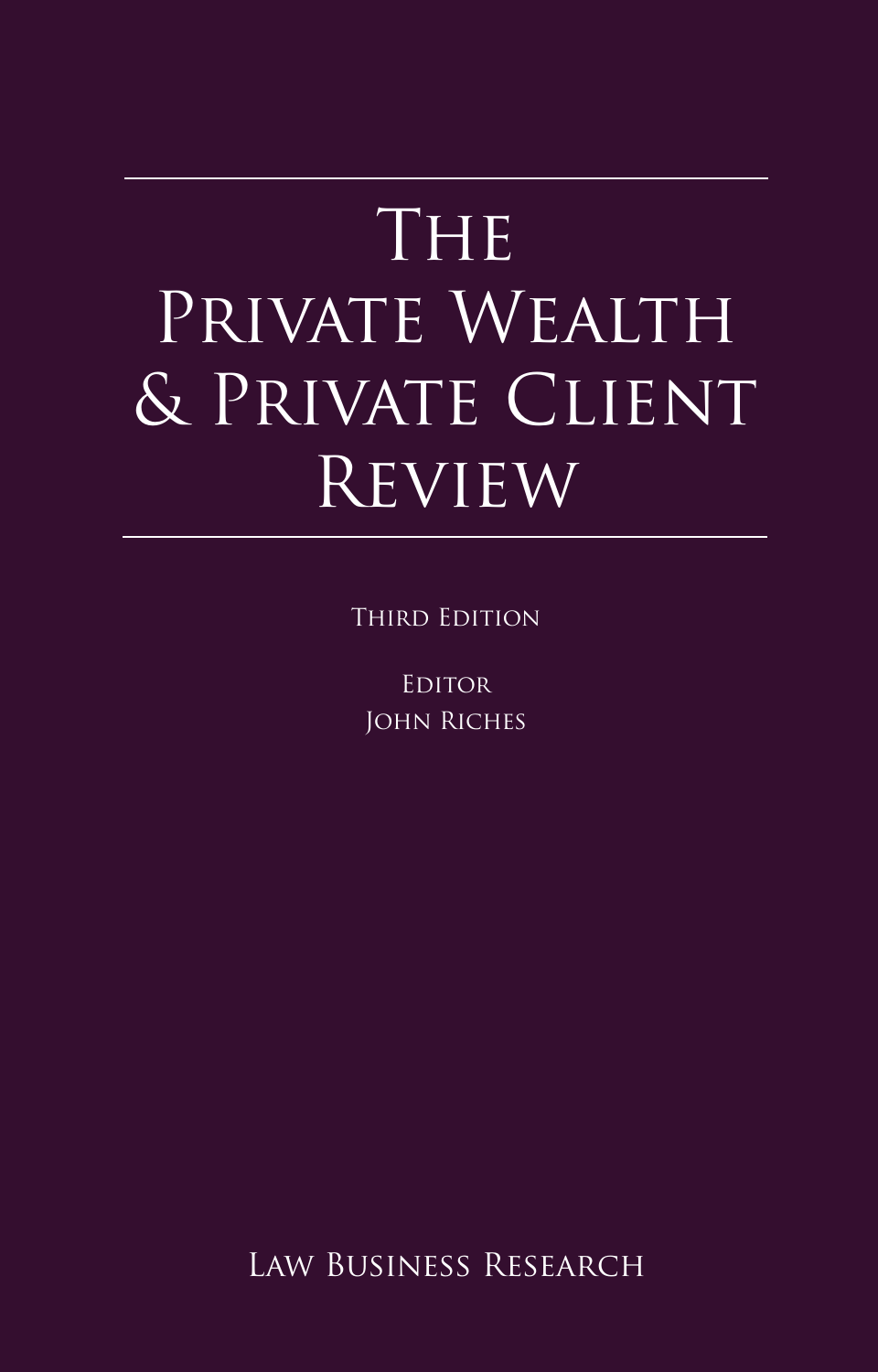## The Private Wealth & Private Client Review

The Private Wealth and Private Client Review

Reproduced with permission from Law Business Research Ltd. This article was first published in The Private Wealth and Private Client Review - Edition 3 (published in September 2014 – editor John Riches).

> For further information please email Nick.Barette@lbresearch.com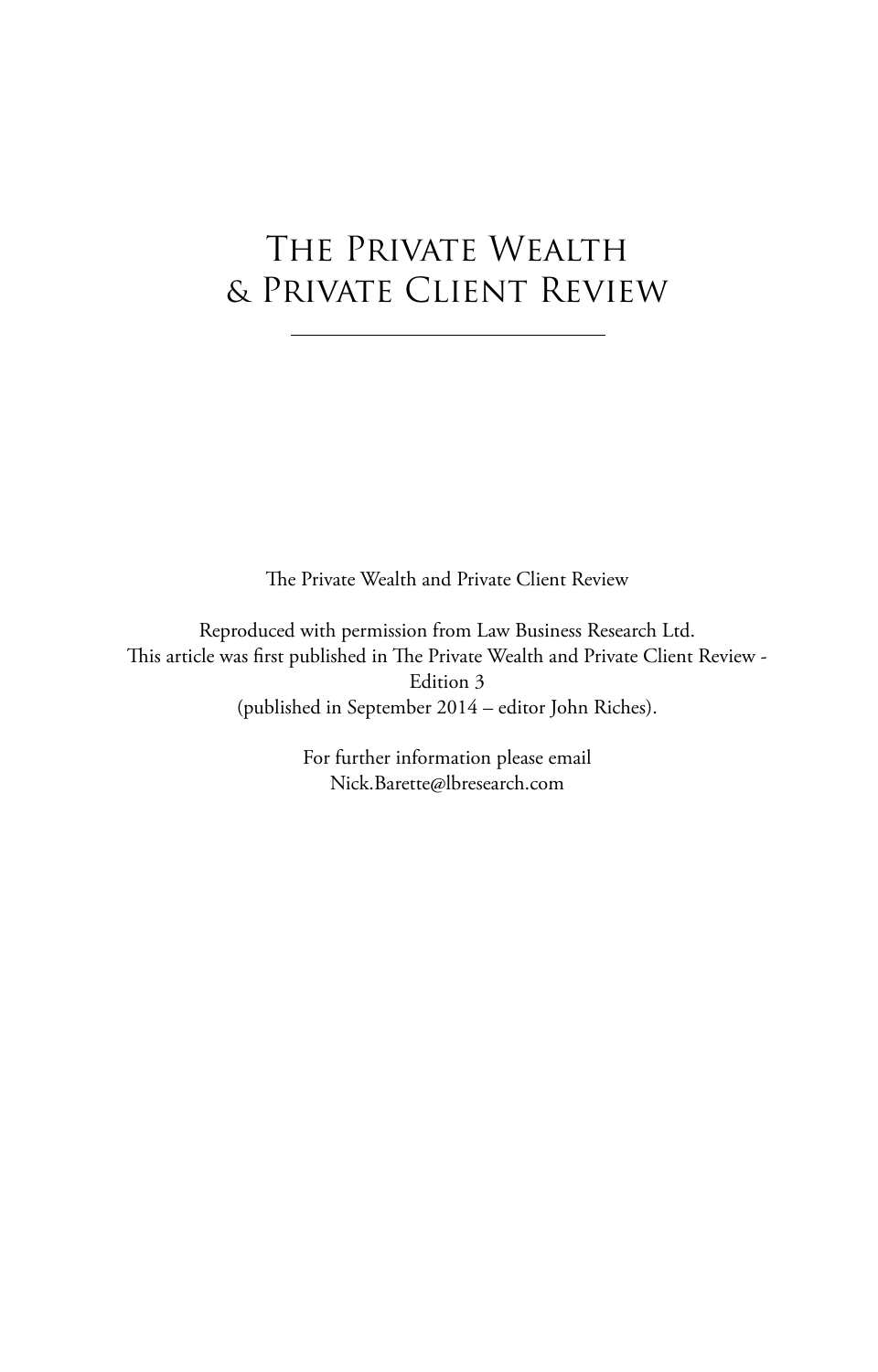# THE PRIVATE WEALTH & Private Client Review

Third Edition

Editor JOHN RICHES

Law Business Research Ltd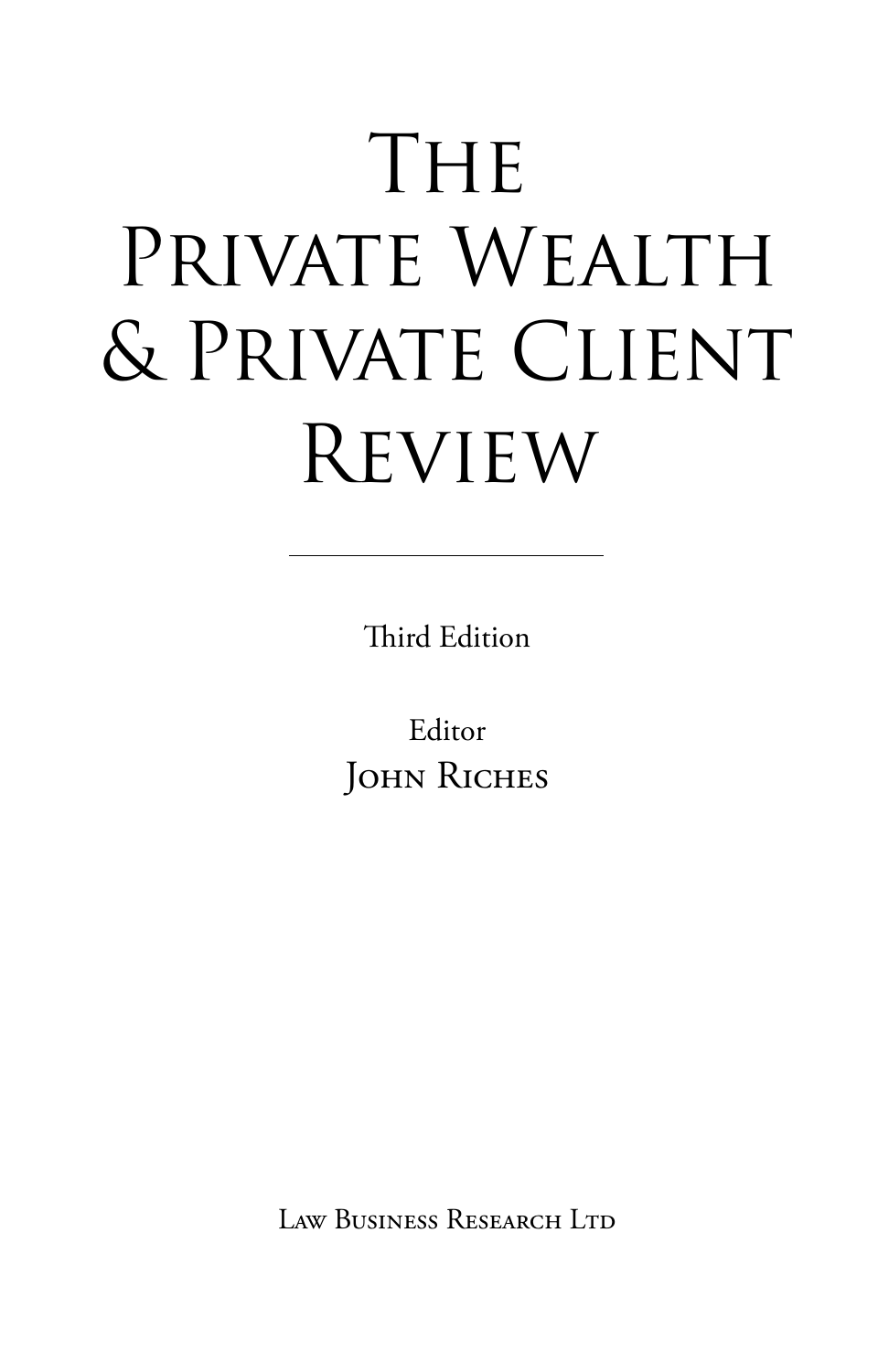## THE LAW REVIEWS

THE MERGERS AND ACQUISITIONS REVIEW

#### THE RESTRUCTURING REVIEW

THE PRIVATE COMPETITION ENFORCEMENT REVIEW

THE DISPUTE RESOLUTION REVIEW

THE EMPLOYMENT LAW REVIEW

THE PUBLIC COMPETITION ENFORCEMENT REVIEW

THE BANKING REGULATION REVIEW

THE INTERNATIONAL ARBITRATION REVIEW

THE MERGER CONTROL REVIEW

THE TECHNOLOGY, MEDIA AND TELECOMMUNICATIONS REVIEW

THE INWARD INVESTMENT AND INTERNATIONAL TAXATION REVIEW

THE CORPORATE GOVERNANCE REVIEW

THE CORPORATE IMMIGRATION REVIEW

THE INTERNATIONAL INVESTIGATIONS REVIEW

THE PROJECTS AND CONSTRUCTION REVIEW

THE INTERNATIONAL CAPITAL MARKETS REVIEW

THE REAL ESTATE LAW REVIEW

THE PRIVATE EQUITY REVIEW

THE ENERGY REGULATION AND MARKETS REVIEW

THE INTELLECTUAL PROPERTY REVIEW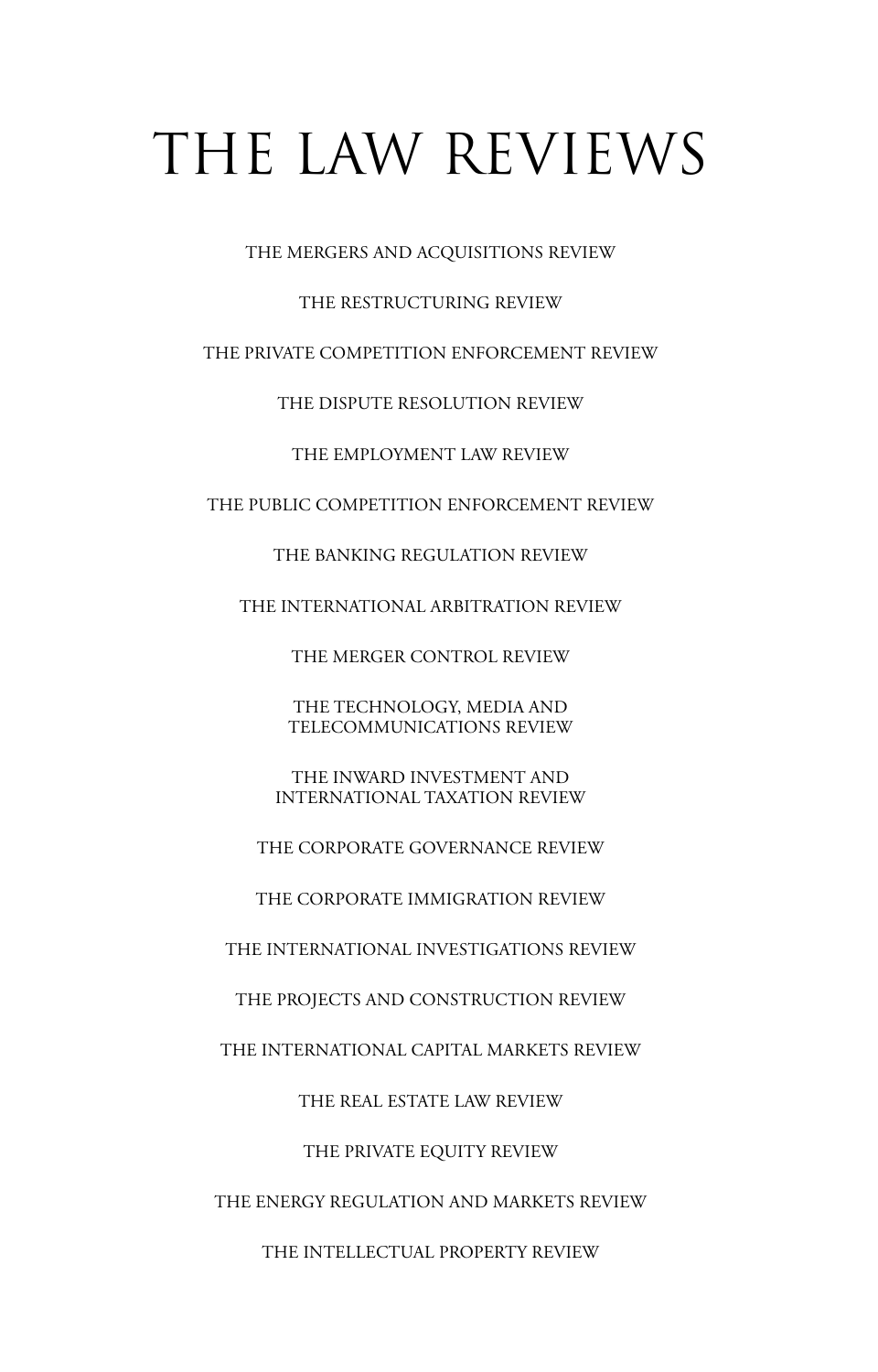THE ASSET MANAGEMENT REVIEW THE PRIVATE WEALTH AND PRIVATE CLIENT REVIEW THE MINING LAW REVIEW THE EXECUTIVE REMUNERATION REVIEW THE ANTI-BRIBERY AND ANTI-CORRUPTION REVIEW THE CARTELS AND LENIENCY REVIEW THE TAX DISPUTES AND LITIGATION REVIEW THE LIFE SCIENCES LAW REVIEW THE INSURANCE AND REINSURANCE LAW REVIEW THE GOVERNMENT PROCUREMENT REVIEW THE DOMINANCE AND MONOPOLIES REVIEW THE AVIATION LAW REVIEW THE FOREIGN INVESTMENT REGULATION REVIEW THE ASSET TRACING AND RECOVERY REVIEW THE INTERNATIONAL INSOLVENCY REVIEW THE OIL AND GAS LAW REVIEW THE FRANCHISE LAW REVIEW THE PRODUCT REGULATION AND LIABILITY REVIEW THE SHIPPING LAW REVIEW

www.TheLawReviews.co.uk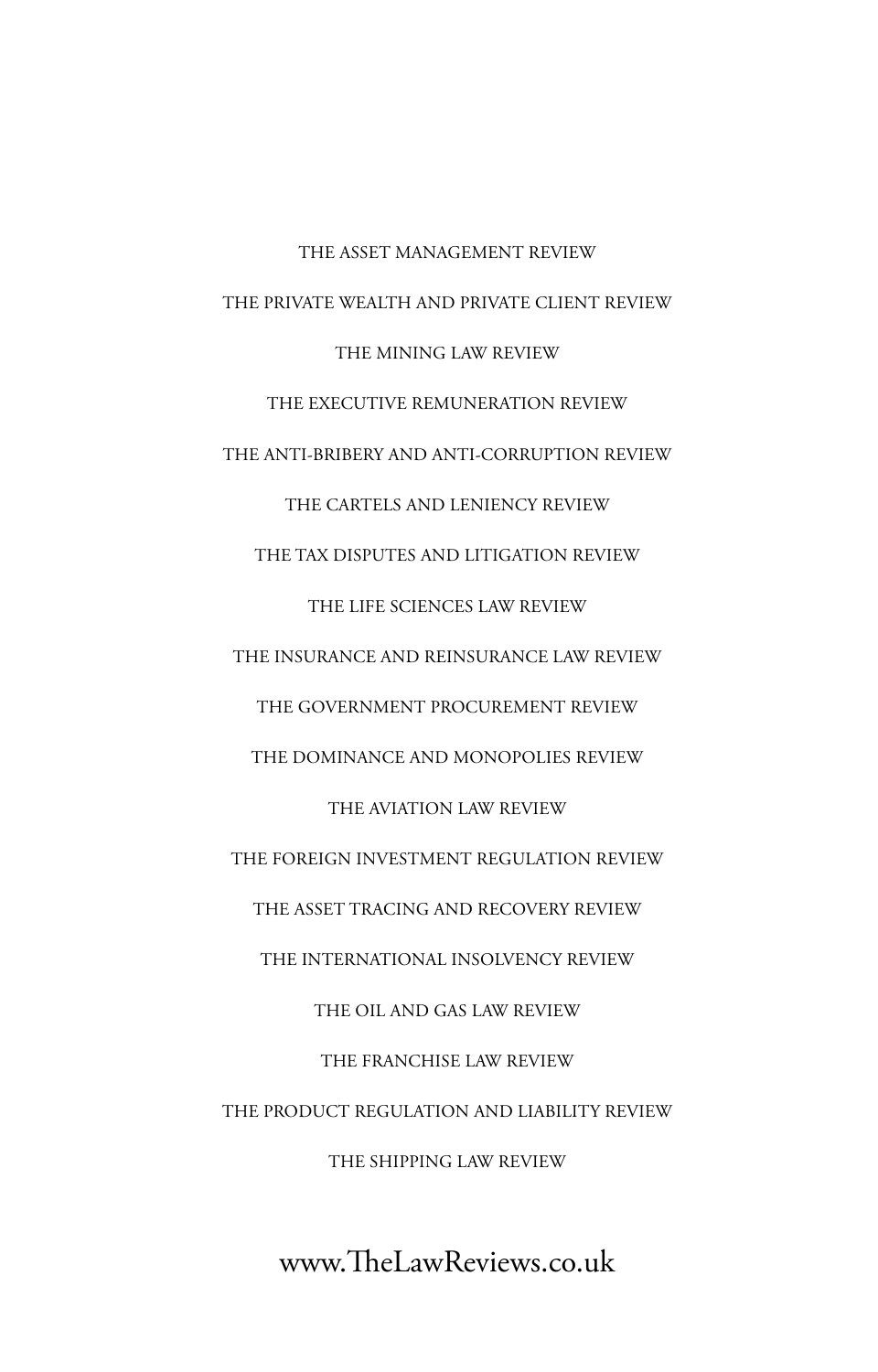#### PUBLISHER Gideon Roberton

BUSINESS DEVELOPMENT MANAGERS Adam Sargent, Nick Barette

SENIOR ACCOUNT MANAGERS Katherine Jablonowska, Thomas Lee, James Spearing

> ACCOUNT MANAGER Felicity Bown

PUBLISHING COORDINATOR Lucy Brewer

MARKETING ASSISTANT Dominique Destrée

EDITORIAL ASSISTANT Shani Bans

HEAD OF PRODUCTION Adam Myers

PRODUCTION EDITOR Robbie Kelly

> SUBEDITOR Jonathan Allen

MANAGING DIRECTOR Richard Davey

Published in the United Kingdom by Law Business Research Ltd, London 87 Lancaster Road, London, W11 1QQ, UK © 2014 Law Business Research Ltd www.TheLawReviews.co.uk No photocopying: copyright licences do not apply. The information provided in this publication is general and may not apply in a specific situation, nor does it necessarily represent the views of authors' firms or their clients. Legal advice should always be sought before taking any legal action based on the information provided. The publishers accept no responsibility for any acts or omissions contained herein. Although the information provided is accurate as of September 2014, be advised that this is a developing area. Enquiries concerning reproduction should be sent to Law Business Research, at the address above. Enquiries concerning editorial content should be directed to the Publisher – gideon.roberton@lbresearch.com

ISBN 978-1-909830-21-9

Printed in Great Britain by Encompass Print Solutions, Derbyshire Tel: 0844 2480 112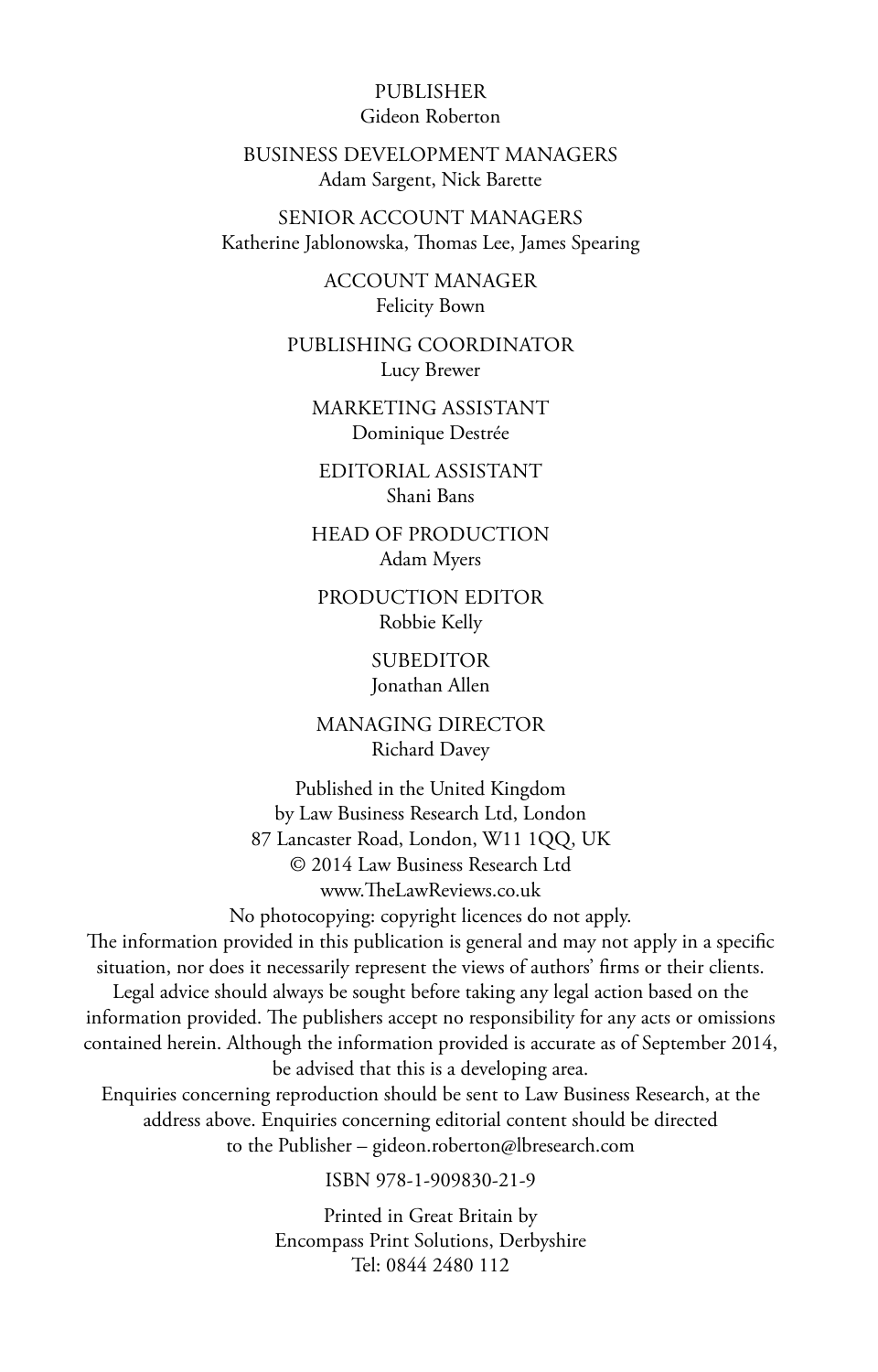## ACKNOWLEDGEMENTS

The publisher acknowledges and thanks the following law firms for their learned assistance throughout the preparation of this book:

#### AFRIDI & ANGELL LEGAL CONSULTANTS

#### ALARCÓN ESPINOSA ABOGADOS

#### ALON KAPLAN INTERNATIONAL LAW FIRM

#### ALRUD LAW FIRM

#### ANDREAS NEOCLEOUS & CO LLC

#### ARTZI, HIBA & ELMEKIESSE TAX SOLUTIONS LTD

#### **BLUELYN**

#### CHRISTIE'S

#### CONE MARSHALL LIMITED

#### CONYERS DILL & PEARMAN

#### HEGER & PARTNER RECHTSANWÄLTE

#### HR LEVIN ATTORNEYS, NOTARIES AND CONVEYANCERS

#### LENZ & STAEHELIN

#### MAISTO E ASSOCIATI

#### MARXER & PARTNER RECHTSANWÄLTE

#### MCDERMOTT WILL & EMERY LLP

#### MCEWAN & ASOCIADOS

#### MORGAN & MORGAN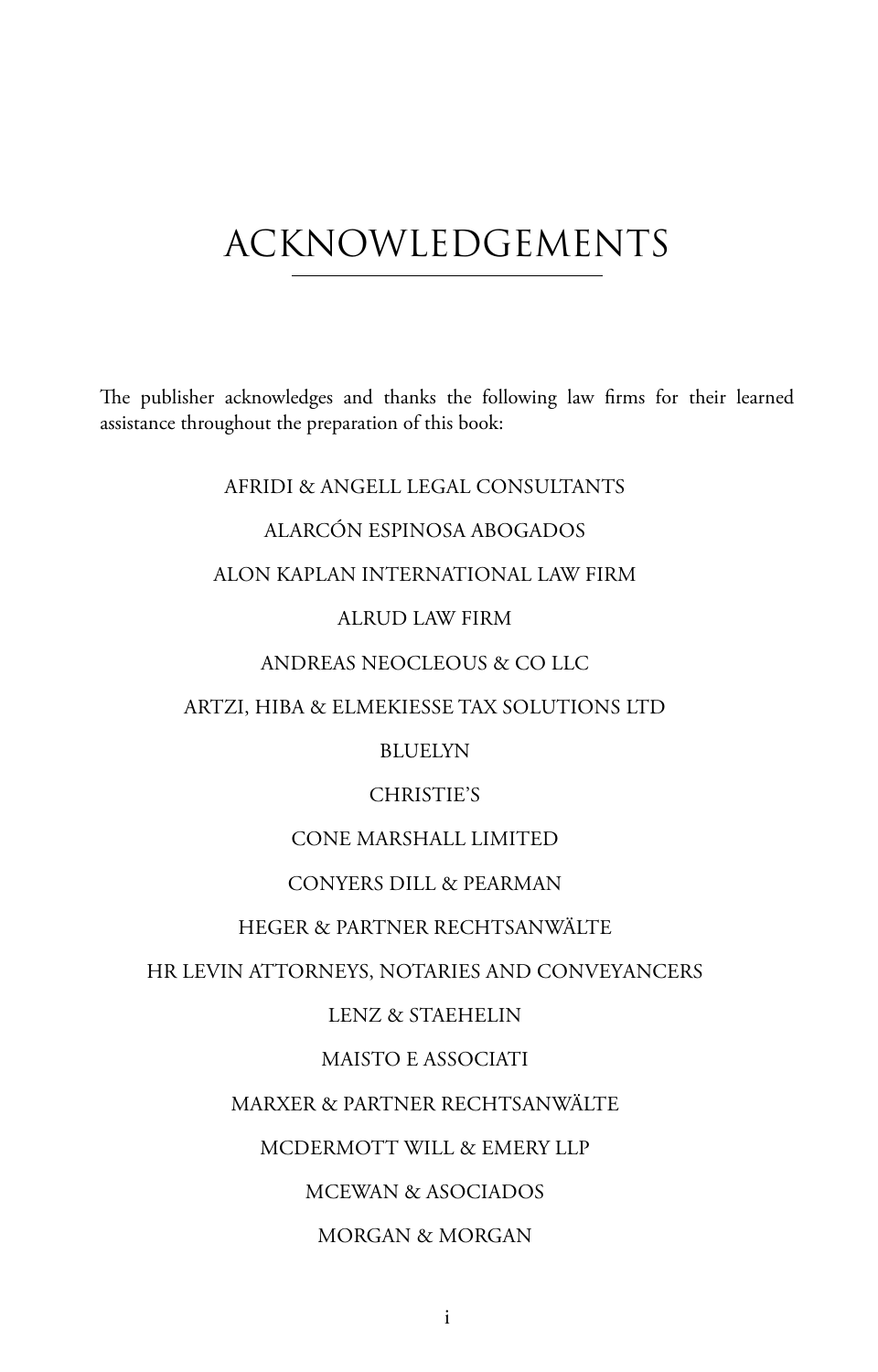#### MORI HAMADA & MATSUMOTO

#### NISHITH DESAI ASSOCIATES

#### OGIER

#### O'SULLIVAN ESTATE LAWYERS PROFESSIONAL CORPORATION

#### P+P PÖLLATH + PARTNERS

#### RAYYIN & PARTNERS PRC LAWYERS

#### RETTER ATTORNEYS

#### RIVUS

#### RMW LAW LLP

#### RUSSELL-COOKE LLP

#### SAYENKO KHARENKO

#### SOCIETY OF TRUST AND ESTATE PRACTITIONERS

#### STEPHENSON HARWOOD

#### SULLIVAN & CROMWELL LLP

#### UGGC AVOCATS

#### ULHÔA CANTO, REZENDE E GUERRA ADVOGADOS

#### WALKERS

#### WILLIAM FRY

#### WITHERS LLP

#### WONGPARTNERSHIP LLP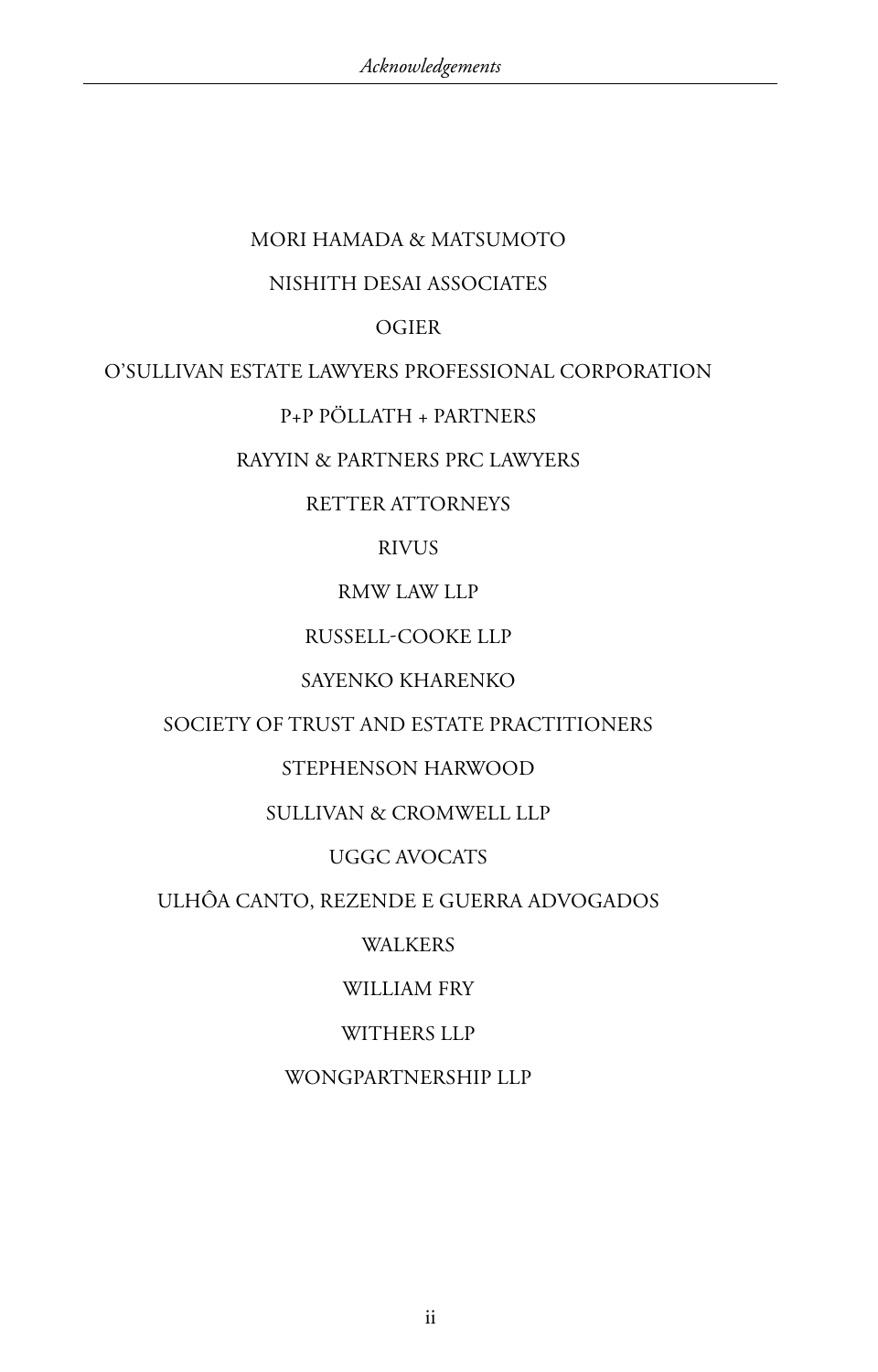## **CONTENTS**

| <b>Editor's Preface</b> | John Riches                                                                          |
|-------------------------|--------------------------------------------------------------------------------------|
| Chapter 1               | Richard Frimston                                                                     |
| Chapter 2               | THE FOREIGN ACCOUNT TAX COMPLIANCE ACT 8<br>Henry Christensen III and Toni Ann Kruse |
| Chapter 3               | NOTES ON THE TAXATION OF WORKS OF ART<br>Ruth Cornett                                |
| Chapter 4               | George Hodgson                                                                       |
| Chapter 5               | Juan McEwan                                                                          |
| Chapter 6               | Martin Ulrich Fischer                                                                |
| Chapter 7               | Anton van Zantbeek and Ann Maelfait                                                  |
| Chapter 8               | Alec R Anderson                                                                      |
| Chapter 9               | Humberto de Haro Sanches                                                             |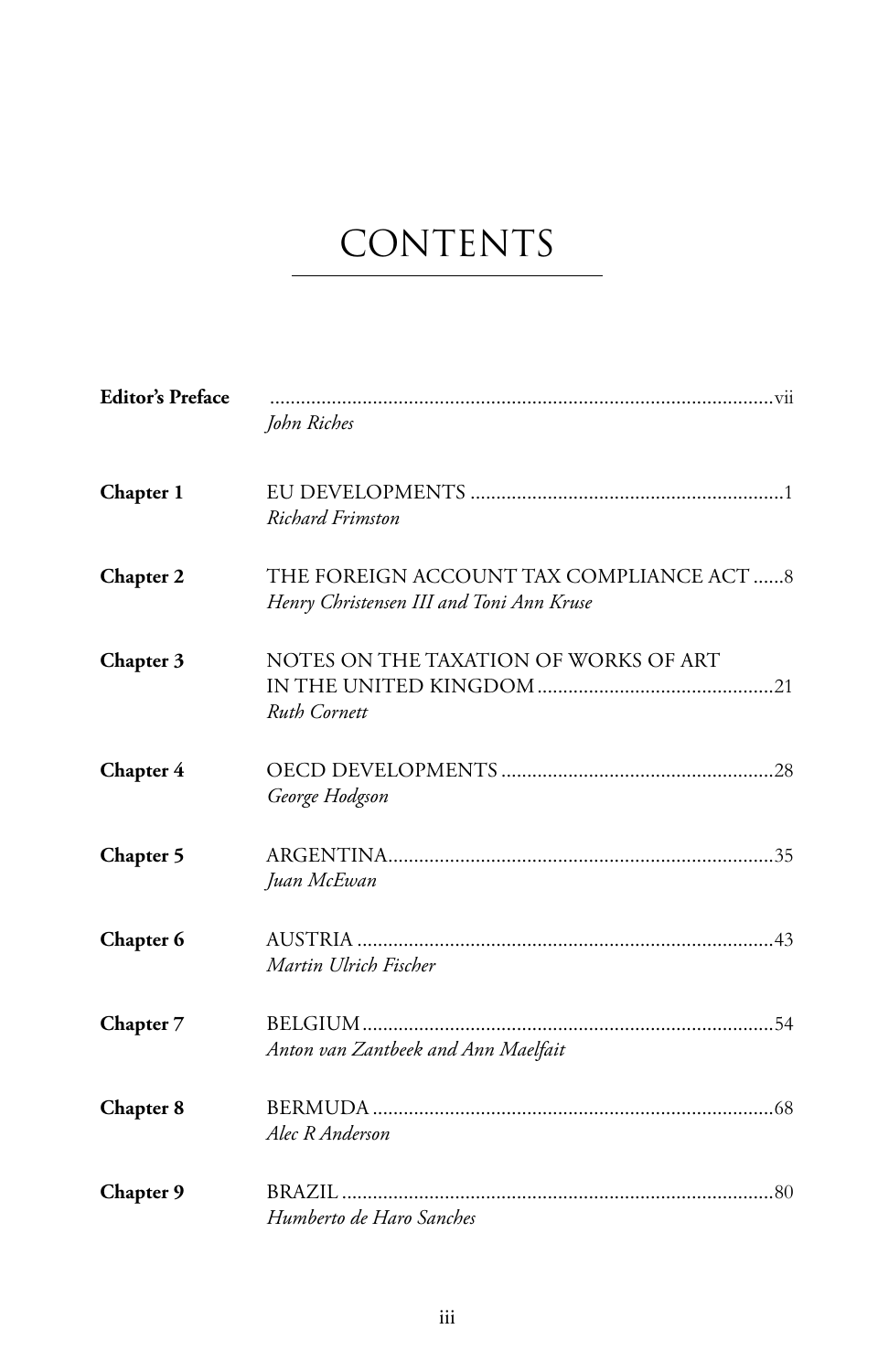| Chapter 10        | Andrew Miller                                                     |  |
|-------------------|-------------------------------------------------------------------|--|
| Chapter 11        | Margaret R O'Sullivan and Claudia A Sgro                          |  |
| Chapter 12        | Andrew Miller                                                     |  |
| Chapter 13        | Hao Wang                                                          |  |
| Chapter 14        | Elias Neocleous and Philippos Aristotelous                        |  |
| Chapter 15        | Line-Alexa Glotin                                                 |  |
| Chapter 16        | Andreas Richter and Anna Katharina Gollan                         |  |
| Chapter 17        | William Simpson                                                   |  |
| Chapter 18        | Ian Devereux and Silvia On                                        |  |
| Chapter 19        | Abhinav Harlalka and Shreya Rao                                   |  |
| <b>Chapter 20</b> | Nora Lillis and Carol Hogan                                       |  |
| Chapter 21        | Alon Kaplan, Ran Artzi, Lyat Eyal, Eyal Sando and Hagi Elmekiesse |  |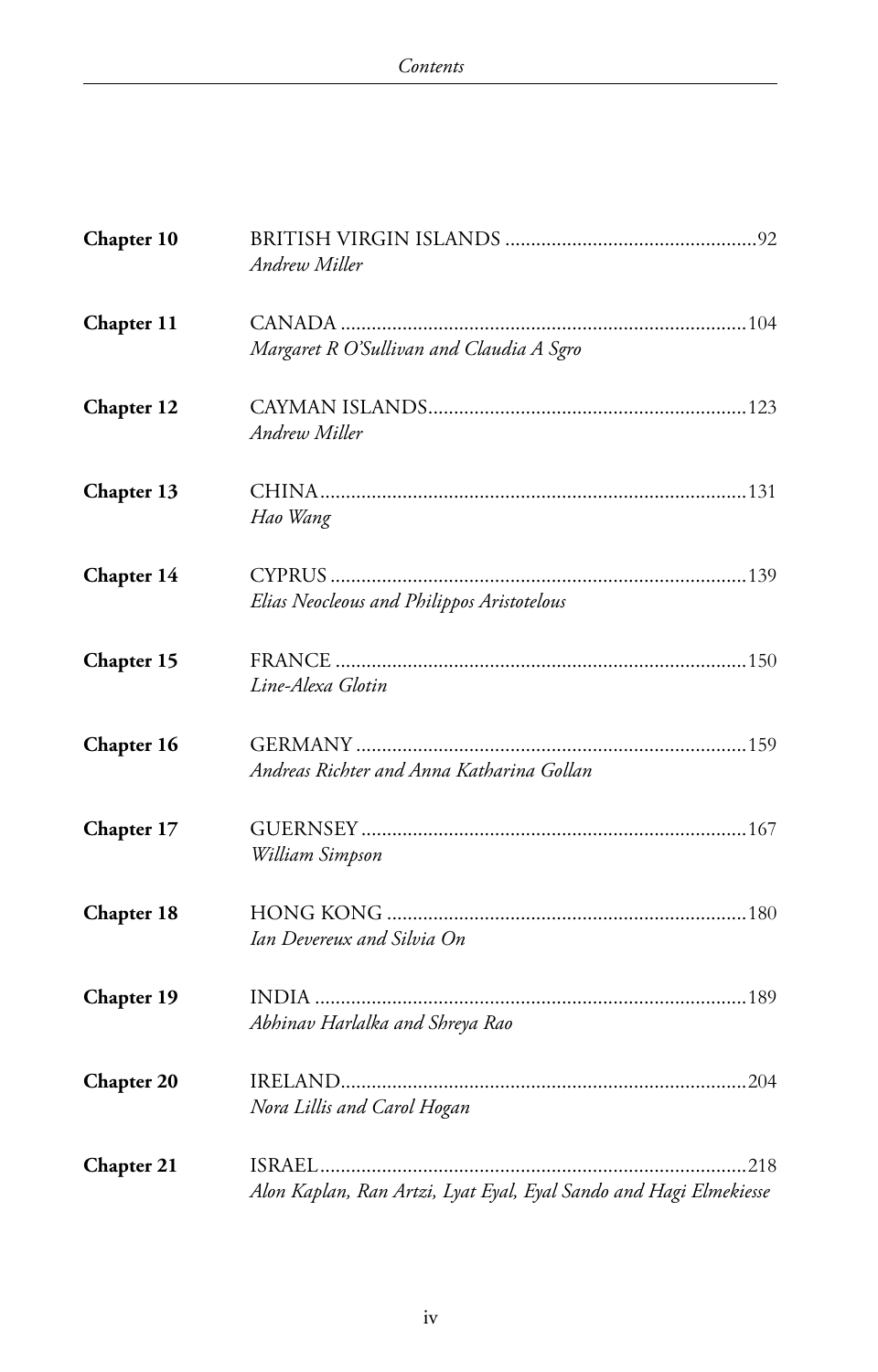| Chapter 22        |                                                          |
|-------------------|----------------------------------------------------------|
|                   | Nicola Saccardo                                          |
| Chapter 23        |                                                          |
|                   | Atsushi Oishi and Makoto Sakai                           |
| Chapter 24        |                                                          |
|                   | Markus Summer and Hasan Inetas                           |
| Chapter 25        |                                                          |
|                   | Simone Retter                                            |
| Chapter 26        |                                                          |
|                   | Dirk-Jan Maasland, Frank Deurvorst and Wouter Verstijnen |
| Chapter 27        |                                                          |
|                   | Geoffrey Cone                                            |
| Chapter 28        |                                                          |
|                   | Luis G Manzanares                                        |
| <b>Chapter 29</b> |                                                          |
|                   | Kira Egorova, Ekaterina Vasina and Elena Golovina        |
| Chapter 30        |                                                          |
|                   | Sim Bock Eng                                             |
| Chapter 31        |                                                          |
|                   | Hymie Reuvin Levin and Gwynneth Louise Rowe              |
| Chapter 32        |                                                          |
|                   | Pablo Alarcón                                            |
| Chapter 33        |                                                          |
|                   | Mark Barmes, Julien Perrin and Floran Ponce              |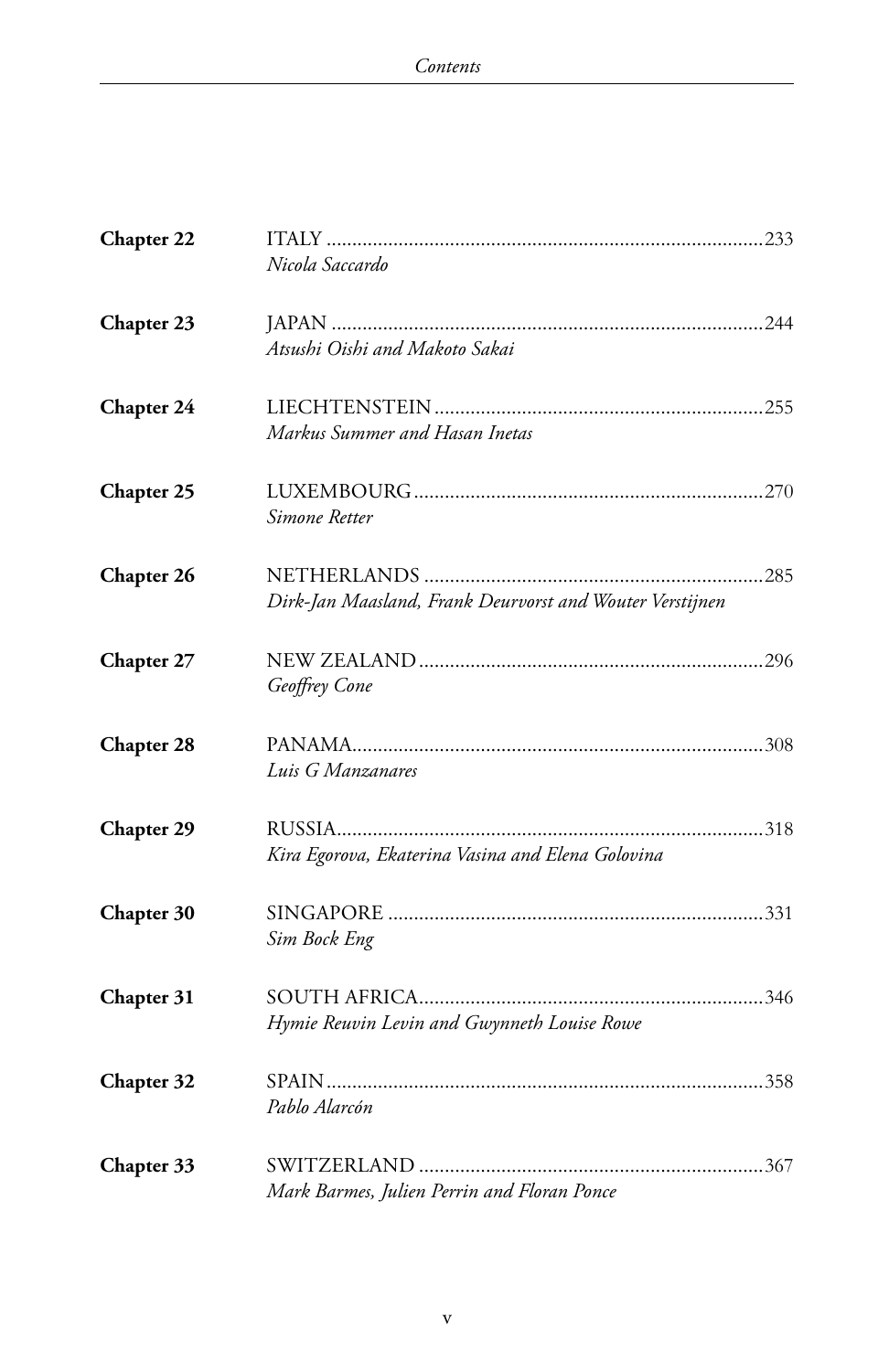| Chapter 34 | Alina Plyushch and Dmytro Riabikin                                     |
|------------|------------------------------------------------------------------------|
| Chapter 35 | Amjad Ali Khan and Abdus Samad                                         |
| Chapter 36 | Christopher Groves                                                     |
| Chapter 37 | Basil Zirinis, Katherine DeMamiel, Elizabeth Kubanik<br>and Susan Song |
| Appendix 1 |                                                                        |
| Appendix 2 | CONTRIBUTING LAW FIRMS' CONTACT DETAILS449                             |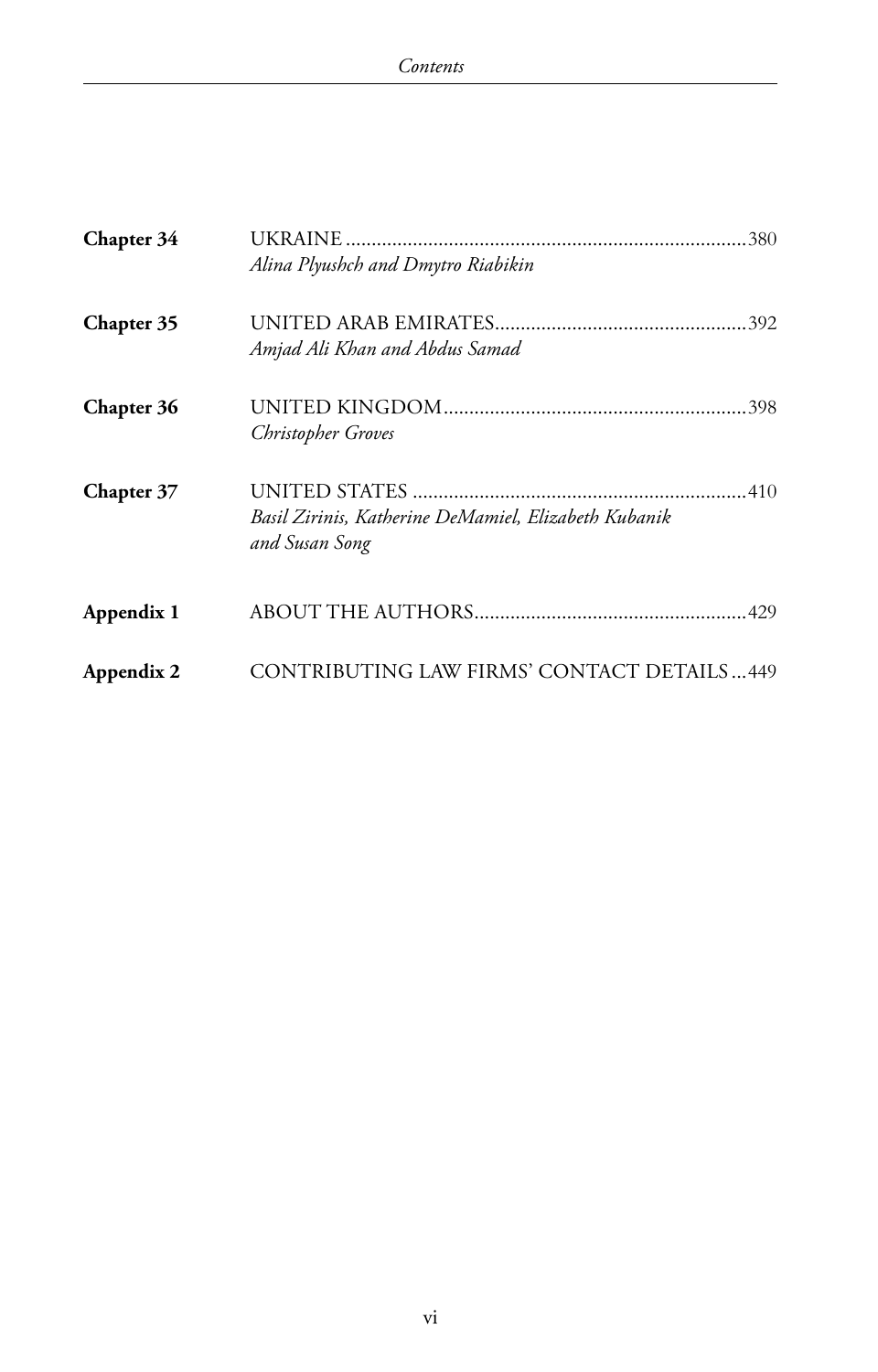## EDITOR'S PREFACE

The scope and tone for my introductory remarks this year is set by referencing a combination of Henry Christensen and George Hodgson's articles. We all know that the Foreign Account Tax Compliance Act (FATCA) was a unilateral attempt by the United States to obtain information on the non‑US financial interests of US citizen taxpayers. The response of other Organisation for Economic Co-operation and Development (OECD) countries has transformed from an initial stance of reticence and scepticism to one where FATCA has become the catalyst for the Common Reporting Standard (CRS). The publication in February 2014 by the OECD of the document entitled 'Standard for Automatic Exchange of Financial Account Information Common Reporting Standard'1 paves the way for comprehensive disclosure on cross-border financial interests by individuals and related entities, and automatic exchange of that information by participating states from 2016. It is therefore worth pausing at this particular point in time to seek to discern what the aggregate effects of FATCA and CRS will be. Some may be less obvious than others.

#### *Greater transparency*

Starting with the obvious, it is apparent that for the families who are tax compliant with cross-border interests, and us as their advisers, greater transparency will create a different context within which planning is undertaken. We have become accustomed in more recent years to a 'self-assessment' paradigm where the burden of disclosure fell on individual taxpayers, who disclosed matters that they considered to be germane to the assessment of their tax affairs. In the post-FATCA/CRS world, this paradigm will change. Revenue authorities will be receiving significant amounts of spontaneous information about taxpayers' foreign financial interests through FATCA and CRS. Much of this

<sup>1</sup> www.oecd.org/tax/exchange-of-tax-information/Automatic-Exchange-Financial-Account-Information-Common-Reporting-Standard.pdf.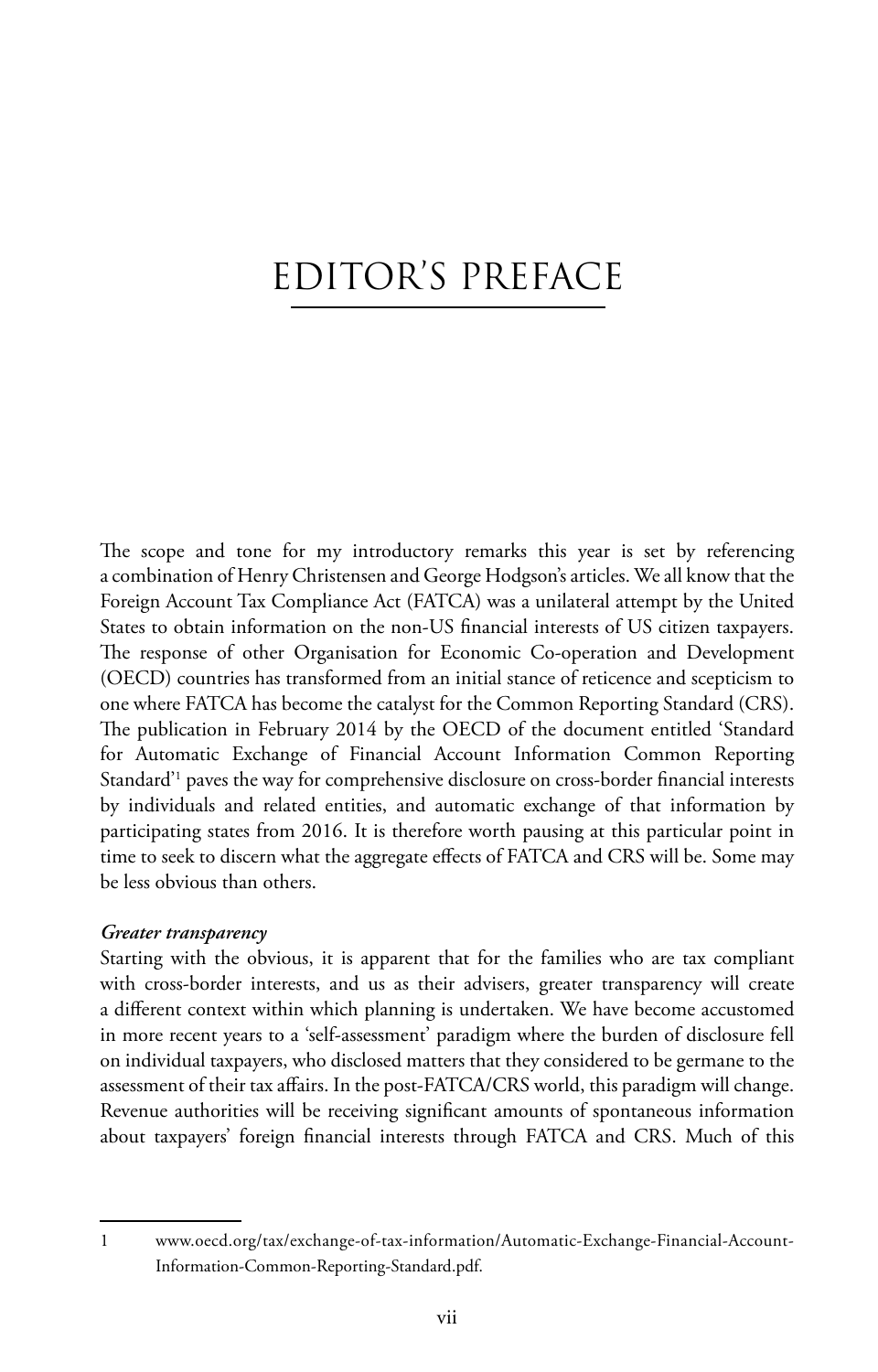information may duplicate data that has already been filed directly with the relevant individual's domestic tax authority, but nonetheless it is likely to create an environment in which more cross-checking of such data is undertaken, especially where it relates to entities such as trusts and foundations of which the individual is a beneficiary. This places a greater onus on advisers to ensure that our clients' tax filings are scrupulously accurate, as the overall trend seems set to be one in which revenue authorities are likely to adopt a less forgiving attitude to innocent mistakes.

#### *Scrupulous compliance and record-keeping*

It is also apparent that the maintenance of appropriate records will become more important. Tax authorities may not audit an individual's tax affairs for a number of years after these new initiatives take effect. When an audit occurs, it is likely to be important to be able to demonstrate that the structure did report the taxpayer's interest in relevant cases and to link this with the individual's personal tax filings where relevant.

#### *Substance*

A second, if less direct, consequence of transparency is the importance of ensuring that trusts, foundations and companies that are organised and resident in a particular jurisdiction have the appropriate substance there that can be demonstrated should the need arise. In a more transparent environment, the connections that exist between individuals as 'ultimate beneficial owners' and entities located in different jurisdictions will be more apparent. The policy thrust of seeking to identify not only settlors but those exercising oversight in a fiduciary capacity (such as protectors and enforcers) and those seen as 'exercising effective control' will mean that tax and regulatory authorities may be disposed to satisfy themselves that the operations of entities that are located in specific jurisdictions are being genuinely conducted there and that there are no 'short cuts' that are capable of generating a different tax analysis.

Anticipating this type of change, it would be prudent for those engaged in managing those entities to be in a position to demonstrate appropriate 'mind and management'. In this context, it will be critical to ensure that there is consistency between formal board or meeting minutes and informal communications with beneficial owners, properly conducted meetings held at the right time and sufficient time given for reflection before decisions are taken. This could be a good time to stress test substance given the enhanced likelihood of tax audits in future.

#### *Scope for simplification*

There may be instances where there is a 'silver lining' to the increased reporting burden. There is a basic precept of all planning that suggests that where one is in doubt, it is always better if possible to establish a simpler structure with fewer layers. The principal justification for this approach is that consequential changes are always more complex in structures where one has more 'moving parts' to address. When establishing new structures therefore, it may be that as advisers we will tend to be more sceptical about the value of the use of underlying companies and choose to hold assets, for example, directly at the level of the trust or foundation. Where existing compliant structures are concerned, both advisers and families may also be less inclined in future to embrace 'complexity' and prefer to concentrate on being able to demonstrate the substance of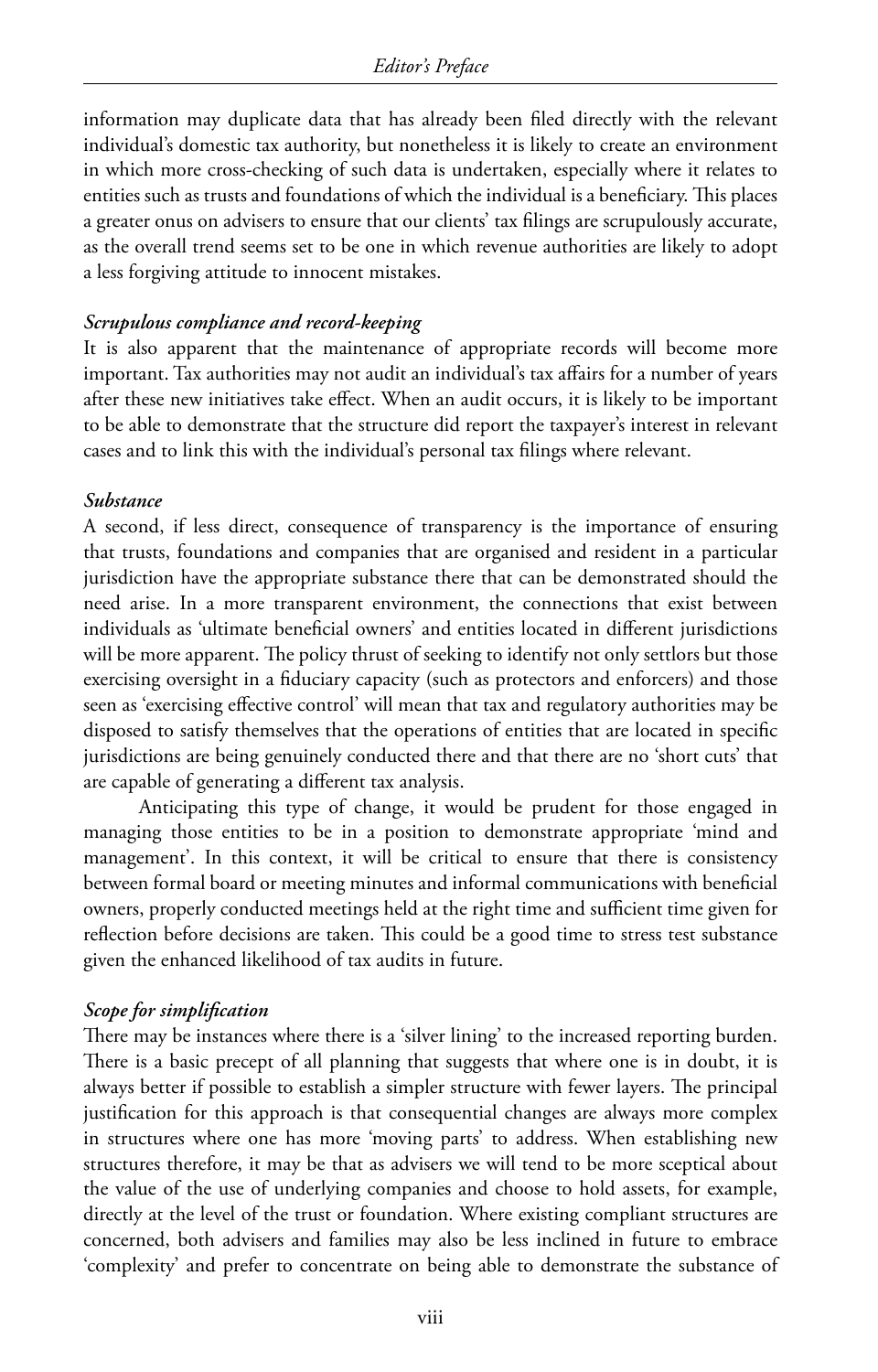those layers that are required to execute the relevant planning objective. In this context it should not be forgotten that a key issue that creates greater complexity is the need to demonstrate the movement of value between layers in a structure, whether by way of loan repayment, dividend or appointment. It is also critical to note that where one is looking for flexibility and portability, a simpler structure is one that can be effectively 'lighter on its feet' should the need for change arise. This is not least demonstrated in the context of the requirement to provide comprehensive customer due diligence on the entire structure to relevant financial institutions or service providers.

#### *Risk of confusion*

There is undoubtedly going to be a scope for very significant confusion to arise with the advent of the new rules. For instance, the test of where an entity is deemed to be resident for the purposes of FATCA/CRS may well generate different outcomes. Some structures may be dual resident by being deemed to be resident in the country of incorporation as well as in the country of effective operation, and the initial stance of authorities at this point may be to prefer duplicate reporting where an entity falls to be treated as resident in more than one jurisdiction.

Another term open to significant ambiguity is that of 'any other natural person exercising ultimate effective control over the trust' referred to in the CRS definitions at Section VIII in the context of 'Controlling Persons'.<sup>2</sup> It is very uncertain at this stage how this phrase would be interpreted in the context of complex fiduciary structures. Is it, for instance, invoked by the use of reserved power trusts that may give administrative powers such as those relating to investment to a third party other than the settlor, or is it mainly intended to apply to dispositive powers? Will it apply to governance powers that allow a third party to intervene to hire and fire protectors, who can in turn appoint and remove trustees?

There are bound to be 'teething problems' of this nature, where both tax authorities and service providers will need clarity. What is essential is an ongoing engagement with policymakers that provides practical and usable guidance that minimises ambiguity.

#### *Reporting profile of different fiduciary structures*

At this early stage in the development of guidance on FATCA and CRS disclosure on entities, it is interesting to note that discretionary structures would appear to have a much lower reporting profile than those which revolve around the existence of fixed income interests. While there is no available CRS guidance in the public domain, there is analogous guidance in draft that has been published in the context of both FATCA and the United Kingdom's intergovernmental agreements (IGAs) with its Crown Dependencies (CDs) and certain of its Overseas Territories.<sup>3</sup>

<sup>2</sup> www.oecd.org/tax/exchange-of-tax-information/Automatic-Exchange-Financial-Account-Information-Common-Reporting-Standard.pdf

<sup>3</sup> Draft CD Guidance was published in January 2014, while the Cayman Islands published its own draft guidance in May 2014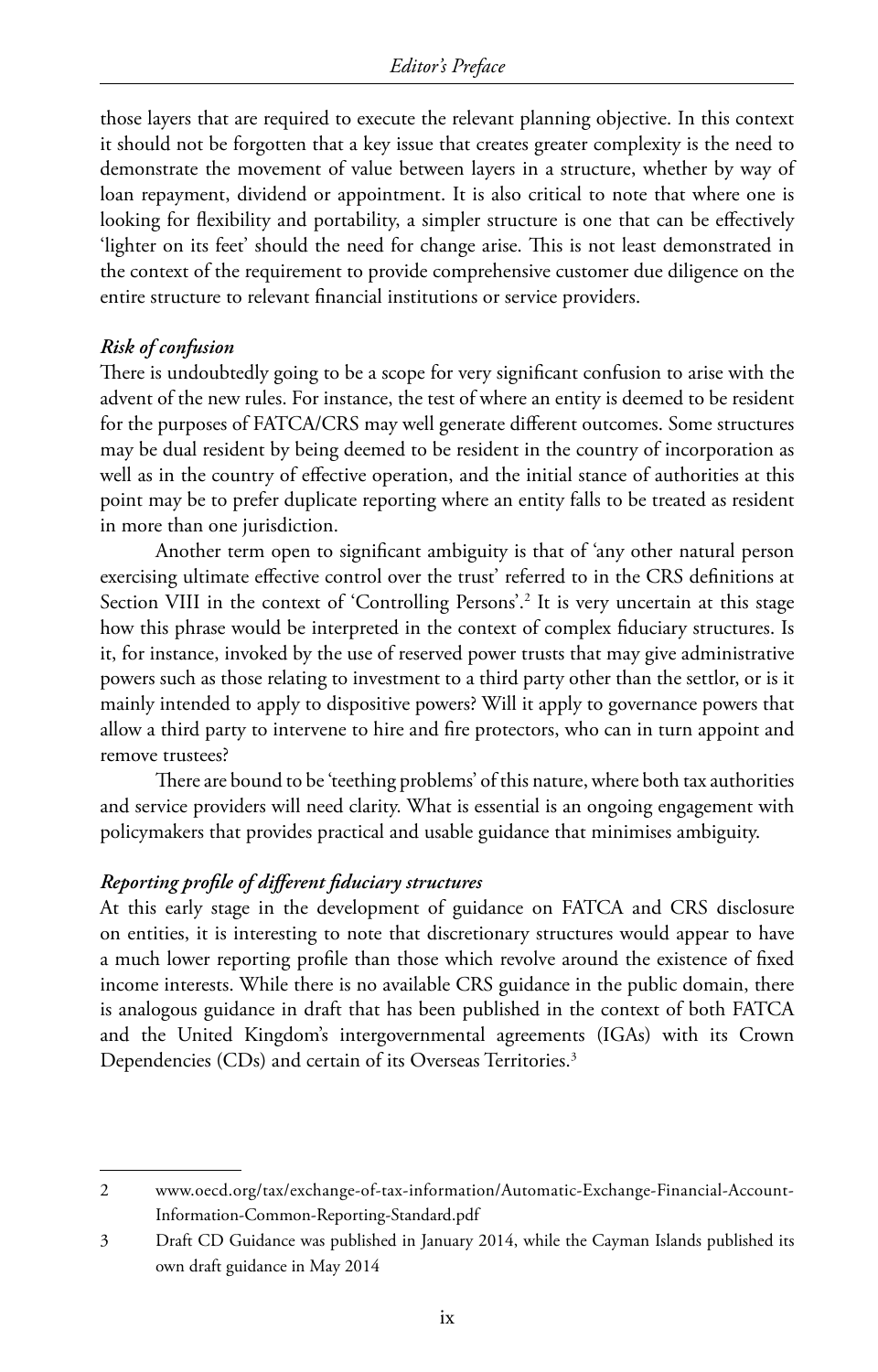Specifically for trusts requirements to disclose information as a beneficiary will, in the case of a trust where an individual has an income interest, oblige, currently, a filing of underlying capital values of fiduciary assets while, in the case of discretionary trusts, the guidance directs that the disclosure should be limited to distributions made in the relevant year (this extract has been taken from the draft CD Guidance on FATCA and the United Kingdom IGAs issued on 31 January 2014):<sup>4</sup>

*The total value of the assets of the trust must be consistent with that used by the trustees for valuation purposes and should be based on a recognised accounting standard. Listed securities should be valued at the appropriate market. The Equity Interest attributable to the settlor of any settlor interested trust is the whole value of the trust. Where a settlor is excluded from the trust, the Equity Interest can be considered to be nil but will still be a Financial Account and hence reportable.*

*The Equity Interest of a beneficiary that is entitled to mandatory distributions (directly or indirectly) from a trust will be the net present value of amounts payable in the future and should be measured on a recognised actuarial basis. It is recognised that this may be difficult and expensive to calculate in which case it is permitted to use the accounting net asset value of the assets in which the beneficiary has an interest.*

*For a discretionary trust, the Equity Interest attributable to a beneficiary in receipt of a distribution will be the amount of the distribution made in the relevant reporting year.*

The strongly contrasting nature of the level of disclosure required here may cause families and their advisers to reflect carefully on the merits of continuing with fixed interest structures.

As a separate matter, it is notable that settlor-interested structures are similarly ones where full disclosure of capital values on an annual basis will be required. It may be that in this environment settlors may choose to ring-fence their interests to a smaller portion of overall value on the basis that their personal financial needs will not require them to have access to the entire capital value of an ongoing structure.

#### *Profile of fiduciaries*

An inevitable consequence of the new rules for trusts will be a requirement to give greater disclosure about fiduciaries involved. This is implicit in the Financial Action Task Force guidance on fiduciary holding structures (see recommendation 25).5 Where those acting, in particular, as protectors are required to provide information to authorities, families may wish to reflect on the merits of involving family friends or indeed close relatives in this capacity given that, in some cases, the inference that will be drawn by revenue authorities will be less positive than in circumstances where an independent third party is serving in this specific role.

<sup>4</sup> www.gov.gg/CHttpHandler.ashx?id=86124&p=0.

<sup>5</sup> www.fatf-gafi.org/media/fatf/documents/recommendations/pdfs/FATF\_Recommendations. pdf.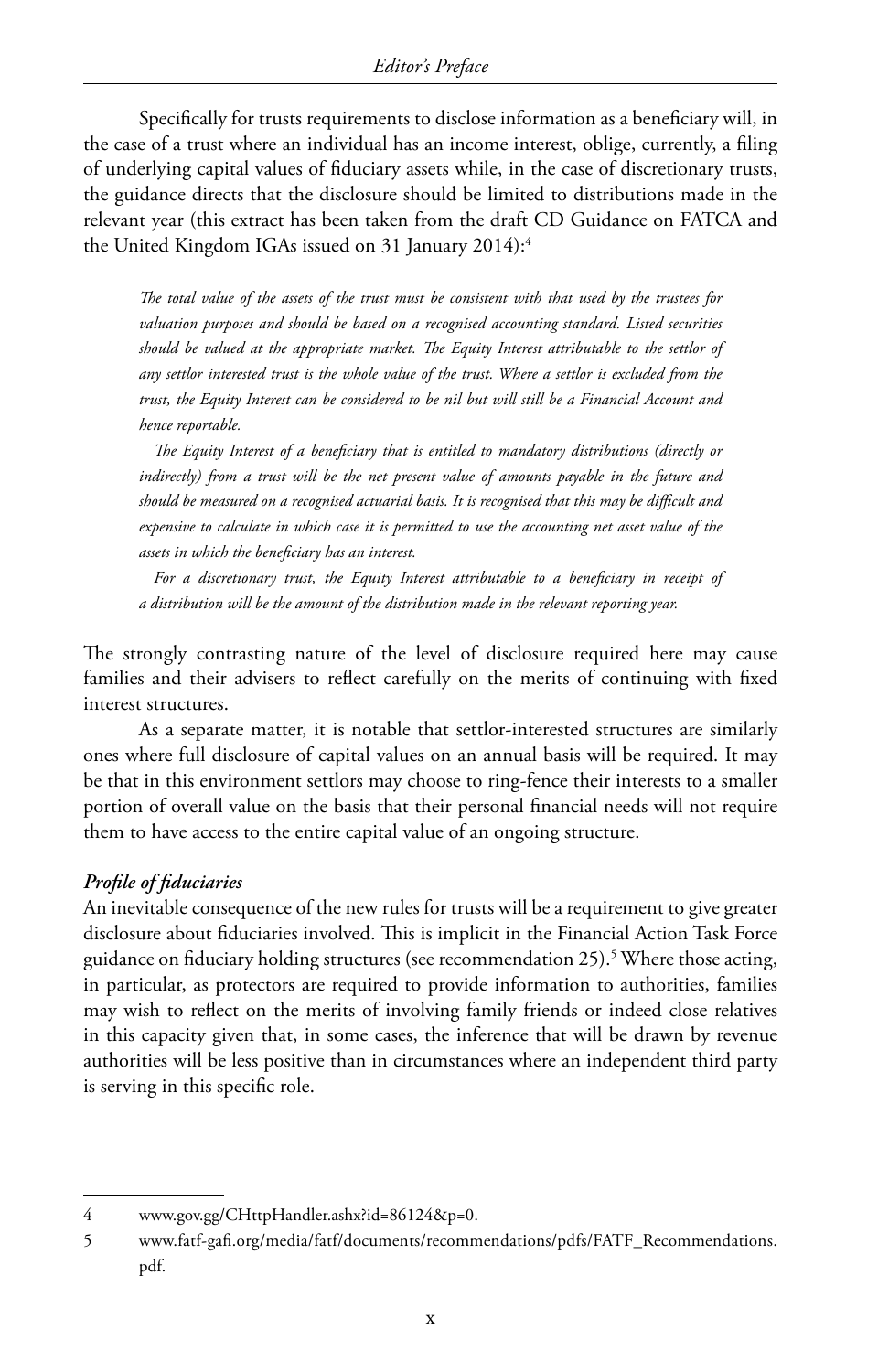It will be interesting to see what will happen if the only nexus between a fiduciary holding structure and another jurisdiction is a resident protector with no other role. Will the protector's status be required to be reported on an otherwise nil return?

#### *Tax transparent entities*

Another possible consequence of the changes might be to favour structures that have legal substance but are accepted by authorities as tax transparent. In particular, the use of partnership entities may become more popular because of their ability to insulate fiduciaries from certain legal risks that arise from the direct ownership of assets in the same way as corporate entities, without generating the additional complexity of further 'layers'.

#### *Public registers*

In a European Union context, there is significant political support for certain information on trusts to be made public.<sup>6</sup> This has been linked to initiatives in the United Kingdom to make public beneficial owners of companies.7 There are strong arguments that can be made to oppose trust registers, not least in the context of exposing vulnerable individuals to risk if the existence of trusts in which they are named beneficiaries falls into the public domain. What is clear though is that the imminent arrival of automatic exchange of information on a global basis under CRS and FATCA will mean that the information relevant to trusts and similar entities will be available to tax and regulatory authorities, which will have the capacity to create registers of their own. Thus the only open issue that remains is whether such information is confidential and only available to competent authorities or whether some will be placed in the public domain.

In summary, we are on the threshold of a new environment that is bound to generate a significant amount of change. Clients will be looking to us as advisers to do our best to help them plan effectively in this new environment.

#### **John Riches**

RMW Law LLP London September 2014

<sup>6</sup> www.europarl.europa.eu/news/en/news-room/content/20140307IPR38110/html/Parliamenttoughens-up-anti-money-laundering-rules.

<sup>7</sup> www.gov.uk/government/uploads/system/uploads/attachment\_data/file/304297/bis-14-672transparency-and-trust-consultation-response.pdf.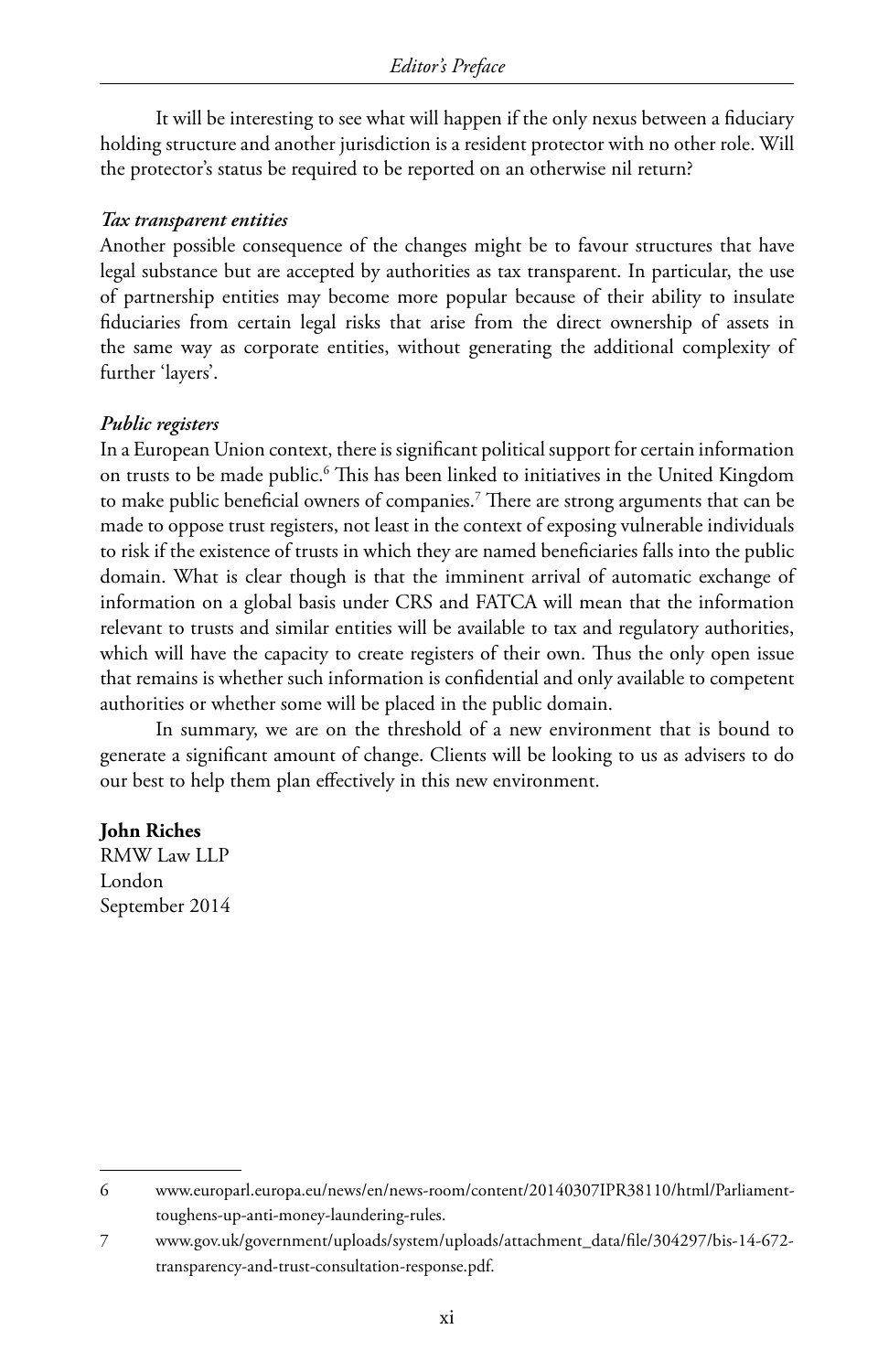#### **Chapter 11**

### CANADA

*Margaret R O'Sullivan and Claudia A Sgro*<sup>1</sup>

#### **I INTRODUCTION**

#### **i Canadian wealth: the long-term challenges of a mature economy**

Of the list of the 20 strongest banks in the world, this small nation of just over 35 million people boasts five – of which Canadians, our regulators and business community can justifiably be proud. Canada's stable financial system has helped ensure that the Canadian economy emerge relatively unscathed from the fallout of the 2008 global financial crisis, at least so far. Good governance and one of the highest standards of living and highest qualities of life in the world make Canada an attractive place in which to live and invest.

Canada has always been a beacon for those seeking economic freedom and new opportunities – it is at its core a country of immigrants. Canada boasts one of the highest rankings in terms of aggregate household wealth and per capita wealth. Increasingly, Canadian wealth has also become more diverse, with immigrants, entrepreneurs and women taking significant forward strides.

A recent study<sup>2</sup> has found 67 per cent of Canadians who are millionaires with investable assets over C\$1 million are 'self-made' and only about 20 per cent have derived their wealth from inheritance. In addition, 48 per cent are new or first-generation Canadians with at least one parent born outside the country. In comparison, the study found new Americans only account for about one-third of the wealthy in the United States. Women now make up one-third of Canadian millionaires, a sharp increase from 21 per cent only three years ago.

All of these factors highlight an open and tolerant Canadian culture, the abundance of available opportunities and the high level of mobility available for the ambitious.

<sup>1</sup> Margaret R O'Sullivan practises and Claudia A Sgro formerly practised at O'Sullivan Estate Lawyers Professional Corporation.

<sup>2</sup> 'BMO Harris Private Banking Changing Face of Wealth Study', 13 June 2013.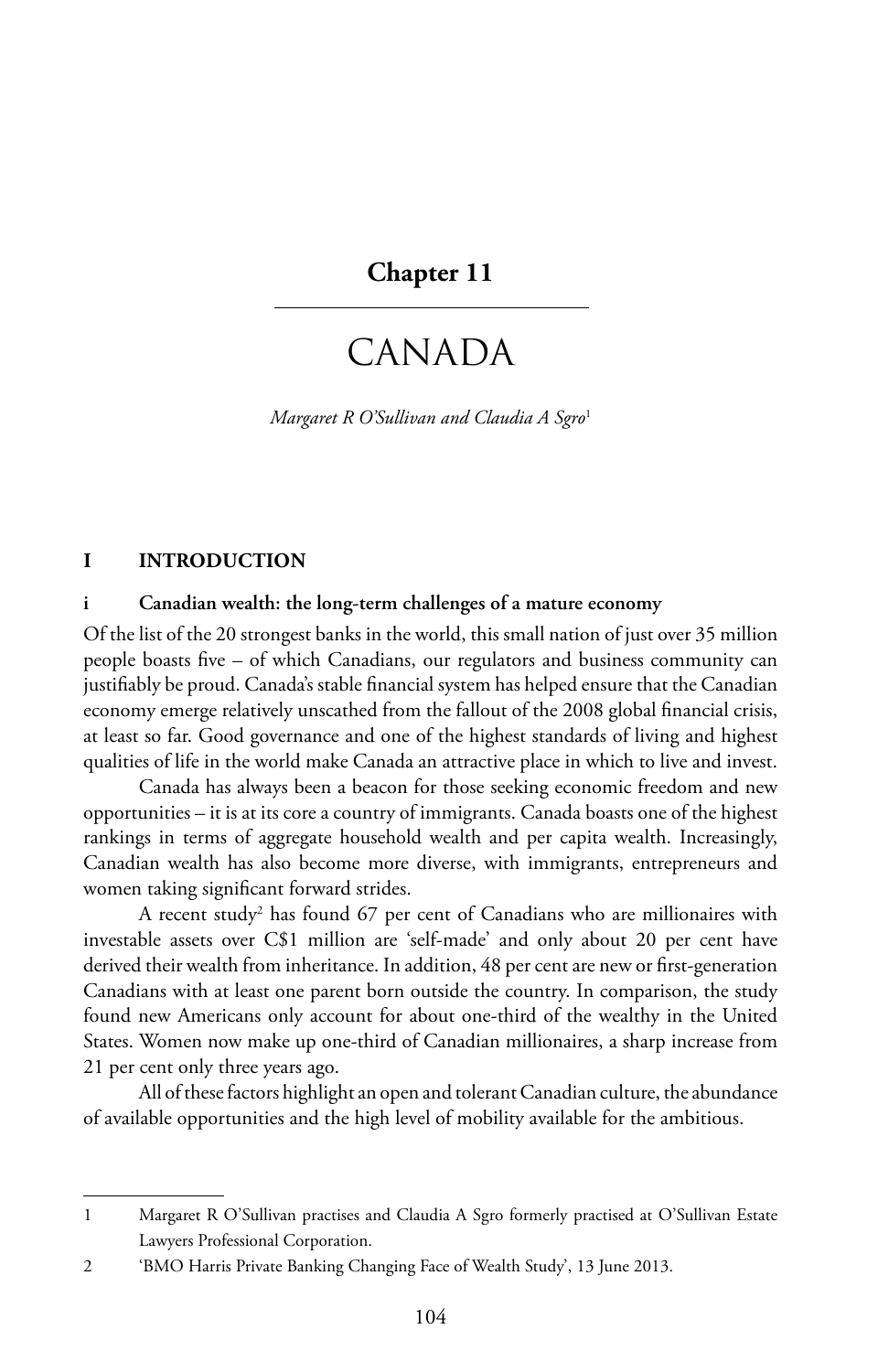However, continuing low interest rates and inflated prices across a number of asset classes have created fear of an impending bubble that may soon burst. Canadian residential real estate is now considered as one of the most over-valued real estate markets in the world. Furthermore, the Canadian economy is a mature one. Fundamental shifts may have occurred post-2008 that may have introduced new fragility in many economic sectors, primarily manufacturing, and permanent job losses, which raise challenges to future economic prosperity.

#### **ii Key factors in respect of private clients**

Canada's constitutional system is a federal one, with a clear division of powers between different levels of government. Its primary legal heritage for all provinces and territories, with the exception of Quebec, is based on English common law; Quebec's is based on civil law. From the private client perspective, Canada offers the stability of a highly developed legal and court system and charter-based human rights protections. Property law, including succession, is a matter of provincial jurisdiction. Many modern and innovative concepts affecting private clients have been pioneered or progressed ahead of other jurisdictions in Canadian law, including equalisation of property between spouses on marital breakdown and death in several Canadian provinces recognising marriage as an equal economic partnership, recognition of common law spouses' and same-sex spouses' property and support rights, and same-sex marriage. Many Canadian jurisdictions have modern laws governing incapacity and substitute decision-making to take into account the need for a modern infrastructure to deal with an increasingly ageing population. Canada's multiculturalism and relatively 'open-door' immigration policy, which is required to maintain positive population growth and expand the Canadian economy and is increasingly geared to attracting more entrepreneurs and skilled workers, have together created and contributed to a dynamic, sophisticated, diverse and innovative Canadian culture.

#### **II TAX**

#### **i Personal taxation**

#### *Federal and provincial income tax*

Canada taxes Canadian residents on their worldwide income from all sources, and non-residents on certain Canadian-source income, subject to international tax treaties. Income for Canadian tax purposes includes income from employment, business, property, 50 per cent of capital gains, and various other income sources, less certain deductions.

Canada is a federal state consisting of 10 provinces and three territories. The provinces and territories also tax income generally on the same basis as the federal government, except for Quebec, and increased federal tax applies to certain income not earned in a province. Canadian tax is levied at graduated rates of up to approximately 50 per cent in combined federal and provincial rates on taxable income above C\$136,000 in a taxation year, less applicable tax credits. Surtaxes of a province can result in elevated effective tax rates.

Canada taxes non-residents on income earned in Canada, notably income from business or employment in Canada and from certain taxable Canadian property,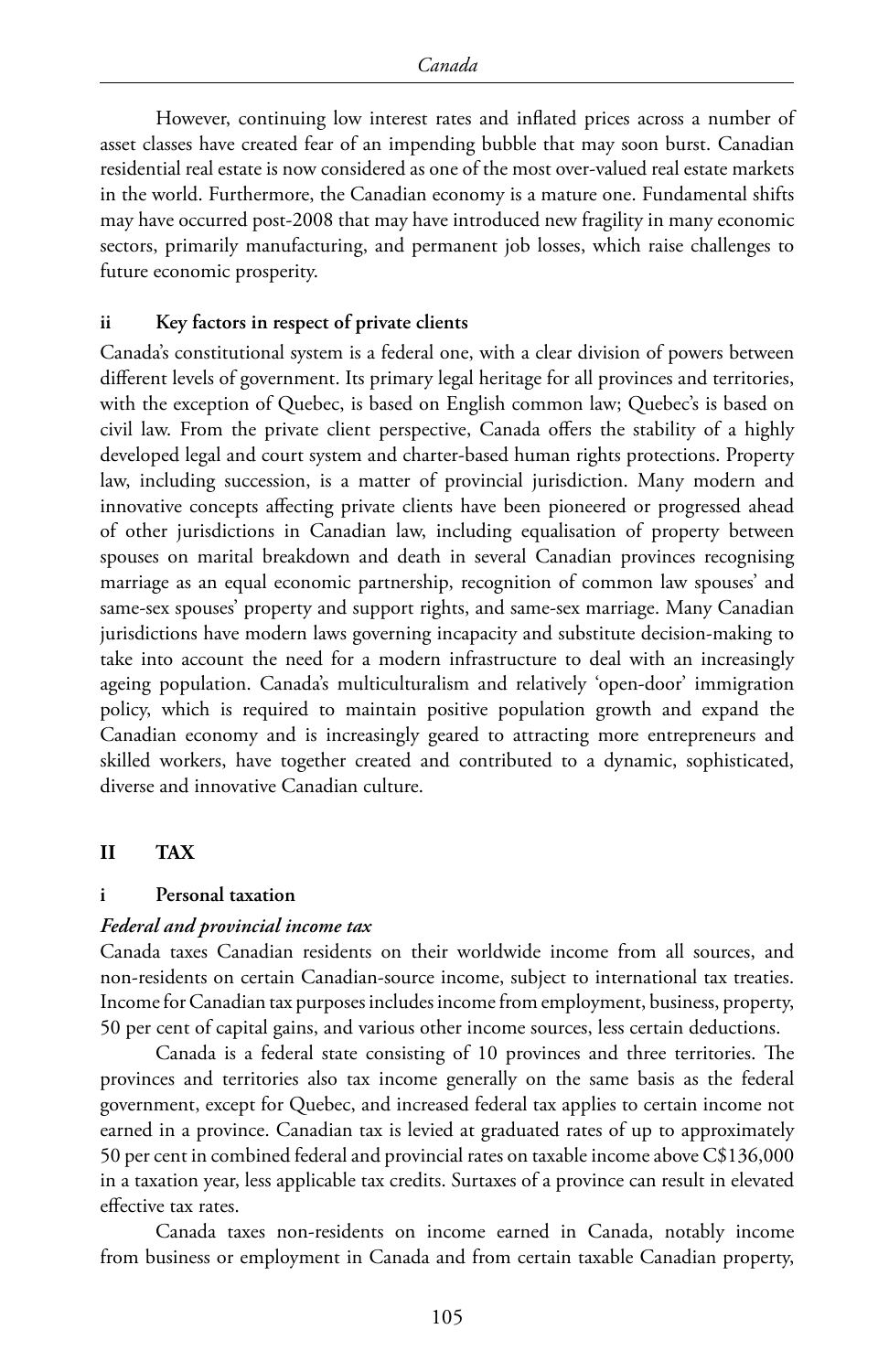including Canadian real estate. A withholding tax of 25 per cent is deducted from certain income relating to non-residents, subject to international tax treaties that reduce the applicable rates.

#### *Capital gains regime*

Unlike most jurisdictions, Canada has no gift or inheritance tax. Instead, Canada introduced capital gains tax in 1972, recommended by the report of the Royal Commission on Taxation (the Carter Commission Report), which aimed at creating a comprehensive tax base to fund social programmes. The Carter Commission Report recommended the taxation of net capital gains on property, the inclusion of gifts and inheritances in income, and the repeal of the federal wealth tax. As a political concession, ultimately only 50 per cent of capital gains were included in income for tax purposes. Federal gift and estate taxes were discontinued in 1971, and by 1985 no province levied a wealth transfer tax. In 2014, 50 per cent of capital gains are included in income upon actual disposition or deemed disposition. There is an exemption for capital gains on a principal residence and a lifetime exemption (C\$800,000 in 2014) for capital gains on certain qualified business-use property.

The basic tax unit is the individual. Limited opportunities exist for income splitting, including by the use of trusts. Tax on capital gains may be deferred on certain transfers of property, for example, between spouses.

#### **ii Developments relating to personal taxation**

#### *Provincial tax brackets for high earners*

Personal tax rates remained constant for much of Canada in 2014, with the notable exception of new tax brackets and rates for high earners in some provinces. Ontario taxpayers with taxable income over approximately C\$514,000 are subject to a combined federal and provincial rate of approximately 50 per cent in 2014, and the 2014 Ontario budget proposed to lower the taxable income threshold for the highest Ontario tax bracket to C\$220,000. Nova Scotia has increased the tax rate for taxable income over C\$150,000, resulting in a combined federal and provincial rate of approximately 50 per cent, initially as a temporary measure, which will now remain in place. British Columbia has increased the tax rate for taxable income over C\$150,000 for two years commencing 1 January 2014. New Brunswick's tax rates increased for several tax brackets effective from 1 July 2013. The Quebec provincial tax rate has increased for 2013 and beyond to approximately 26 per cent for taxable income over C\$100,000, based on a provincial definition of taxable income.

#### *Revised federal legislation on the taxation of trusts*

Certain estates and testamentary trusts have generally calculated federal tax using the graduated rates applicable to individuals, while trusts established during lifetime have been subject to the top federal marginal rate applicable to individuals. Following a public consultation, the federal government in the 2014 federal budget announced its intention to eliminate the graduated rates applicable to certain trusts and estates, and draft legislation has now been released. If the draft legislation is enacted, commencing in 2016 the top federal marginal rate will be applied to testamentary trusts and to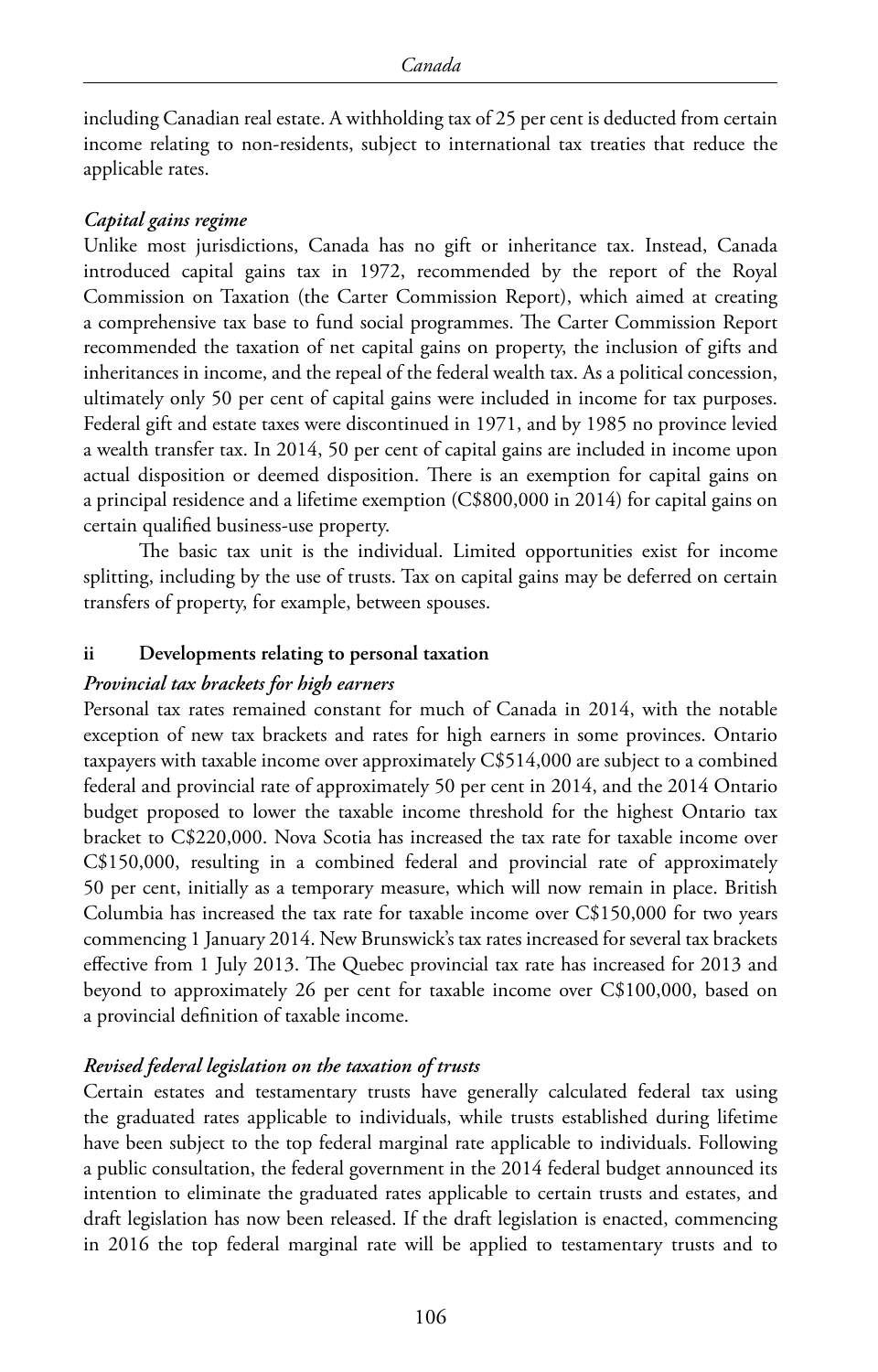estates after a reasonable period of administration of 36 months. Notwithstanding the changes, the graduated rates will continue to be available to 'graduated rate estates' for 36 months and to certain testamentary trusts having disabled beneficiaries who are eligible for the Federal Disability Tax Credit. Also, the draft legislation would change administrative requirements, including legislating a calendar year end for testamentary trusts commencing in 2016, or for existing testamentary trusts on 31 December 2015, and testamentary trusts will no longer be exempt from the general requirement to make instalment payments of income tax and will lose access to certain other exemptions.

#### *Residence of trusts for tax purposes*

The Supreme Court of Canada in 2012 clarified the law on the tax residence of a trust in *Fundy Settlement v. Canada,*3 also known as *Garron Family Trust* and *St Michael's Trust Corp*. The Supreme Court of Canada held that the residence of a trust is where the central management and control of the trust occurs, a significant change from the former focus on a trustee's residence.

#### *General anti-avoidance rule in respect of income tax*

There is increasing concern over the application of the general anti-avoidance rule (GAAR) in the Income Tax Act (Canada), which may apply to deny the tax benefit of provisions of the Income Tax Act (Canada) where certain conditions are met. In considering whether the GAAR applies, a court will generally consider whether there was a tax benefit, whether the transaction giving rise to the tax benefit was an 'avoidance transaction' (or series of transactions) and whether the avoidance transaction giving rise to the tax benefit was abusive. Several recent cases clarify the application of the GAAR.

In 2012, the Federal Court of Appeal held in favour of the Crown in three cases (*Triad Gestco*,<sup>4</sup> *1207192 Ontario Ltd<sup>5</sup> and Global Equity Fund Ltd*)<sup>6</sup> with somewhat similar facts and denied taxpayer-claimed losses based on the GAAR. Losses were claimed when shares of newly incorporated companies that had declared dividends were subsequently sold to family trusts. The trial court, being the Tax Court of Canada, had applied the GAAR in *Triad Gestco*, as there was an avoidance transaction with no real economic loss, but not in *1207192 Ontario Ltd*, where there was a creditor-proofing motivation for the transaction. On appeal of *Triad Gestco* and *1207192 Ontario Ltd* the Federal Court of Appeal found that certain provisions of the Income Tax Act, which provide relief for true economic losses, had been abused. In *Global Equity*, where there was no economic or business air of reality associated with the claimed business loss, the Federal Court of Appeal found an abuse of certain provisions of the Income Tax Act relating to business loss. Leave to appeal to the Supreme Court of Canada in *Global Equity* was dismissed.

<sup>3</sup> *Fundy Settlement v. Canada*, 2012 SCC 14, [2012] 1 SCR 520.

<sup>4</sup> *Triad Gestco Ltd v. Her Majesty the Queen*, 2012 FCA 258.

<sup>5</sup> *1207192 Ontario Limited v. The Queen*, 2012 FCA 259.

<sup>6</sup> *Global Equity Fund Ltd v. The Queen*, 2012 FCA 272.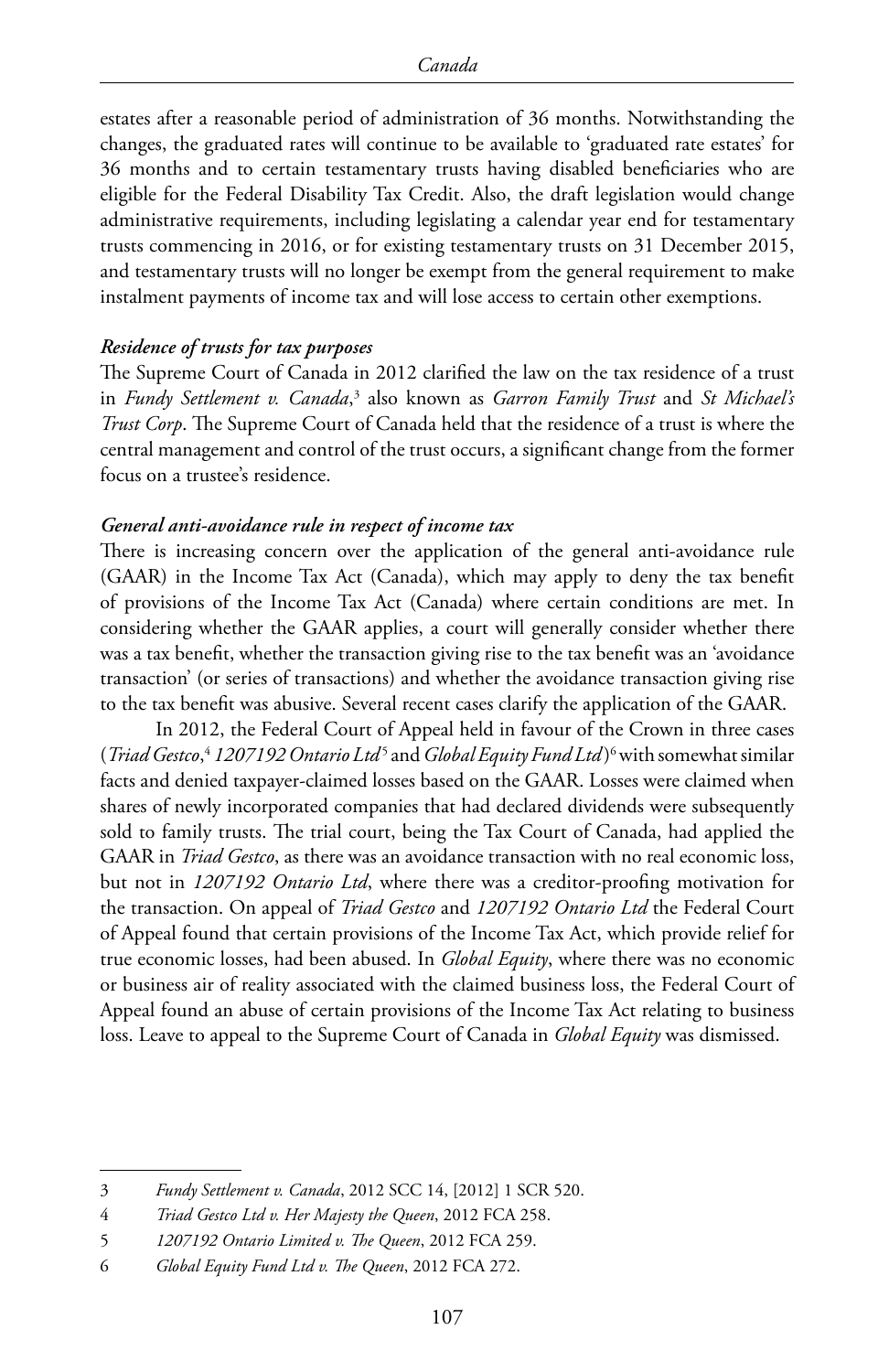In late 2011, the Supreme Court of Canada in *Copthorne Holdings Ltd v. Canada*<sup>7</sup> confirmed that 'contemplation' for the purpose of the GAAR can be interpreted retrospectively. With respect to an avoidance transaction or series of transactions, a series of transactions can include 'any related transactions or events completed in contemplation of the series', whether these were 'contemplated' prospectively or retrospectively. The court noted that provisions in the Income Tax Act (Canada) relating to paid-up capital demonstrated a policy against surplus stripping.

#### *Whistle-blower rules, audit initiatives and compliance measures*

CRA has launched the Offshore Tax Informant Program, under which the CRA will enter a contract to provide financial compensation to individuals who provide information that leads to the assessment or reassessment and collection of additional federal taxes in excess of C\$100,000, and where the non-compliant activity involves property located outside Canada or certain other foreign elements. The 2013 federal budget also proposed that banks and other financial intermediaries be required to report international electronic funds transfers of C\$10,000 and over, to the CRA. Such transfers are currently reported to Canada's Financial Transactions and Reports Analysis Centre (FINTRAC). The CRA's Related Party Initiative, is ongoing, under which individuals including high-net worth-individuals (generally over C\$50 million) or those with complex planning using many related entities have been asked to provide detailed information and supporting documents about Canadian and foreign interests. Thresholds relating to value and complexity have been relaxed, and individuals not under audit are also being asked for such information. An aggressive tax planning reporting regime generally requires advisers to report to the CRA information concerning certain transactions on Form RC312 by 30 June of the following year. Reportable transactions or a reportable series of transactions will generally include an avoidance transaction or series of transactions for the purposes of GAAR if they feature two of the following: contingent fees, confidentiality protection or contractual protection. Where the form is not filed, denial of tax benefits and possible penalties may result.

#### **iii Cross-border structuring**

#### *Immigration to Canada*

Canada relies heavily on immigration and offers certain tax concessions to immigrants. These same concessions along with the lack of gift and inheritance tax make Canada an attractive destination. Upon immigration to Canada, an individual receives a 'step up' in the tax cost of his or her capital property (excluding taxable Canadian property), which eliminates Canadian tax liability for capital gains accrued to that point.

#### *Non-resident trusts and immigration trusts*

Certain non-resident trusts established by non-resident settlors provided various conditions are met are exempt from tax and can distribute trust capital to specified beneficiaries tax-free, which provides tax planning opportunities where a non-resident

<sup>7</sup> *Copthorne Holdings Ltd. v. Canada*, 2011 SCC 63, [2011] 3 SCR 721.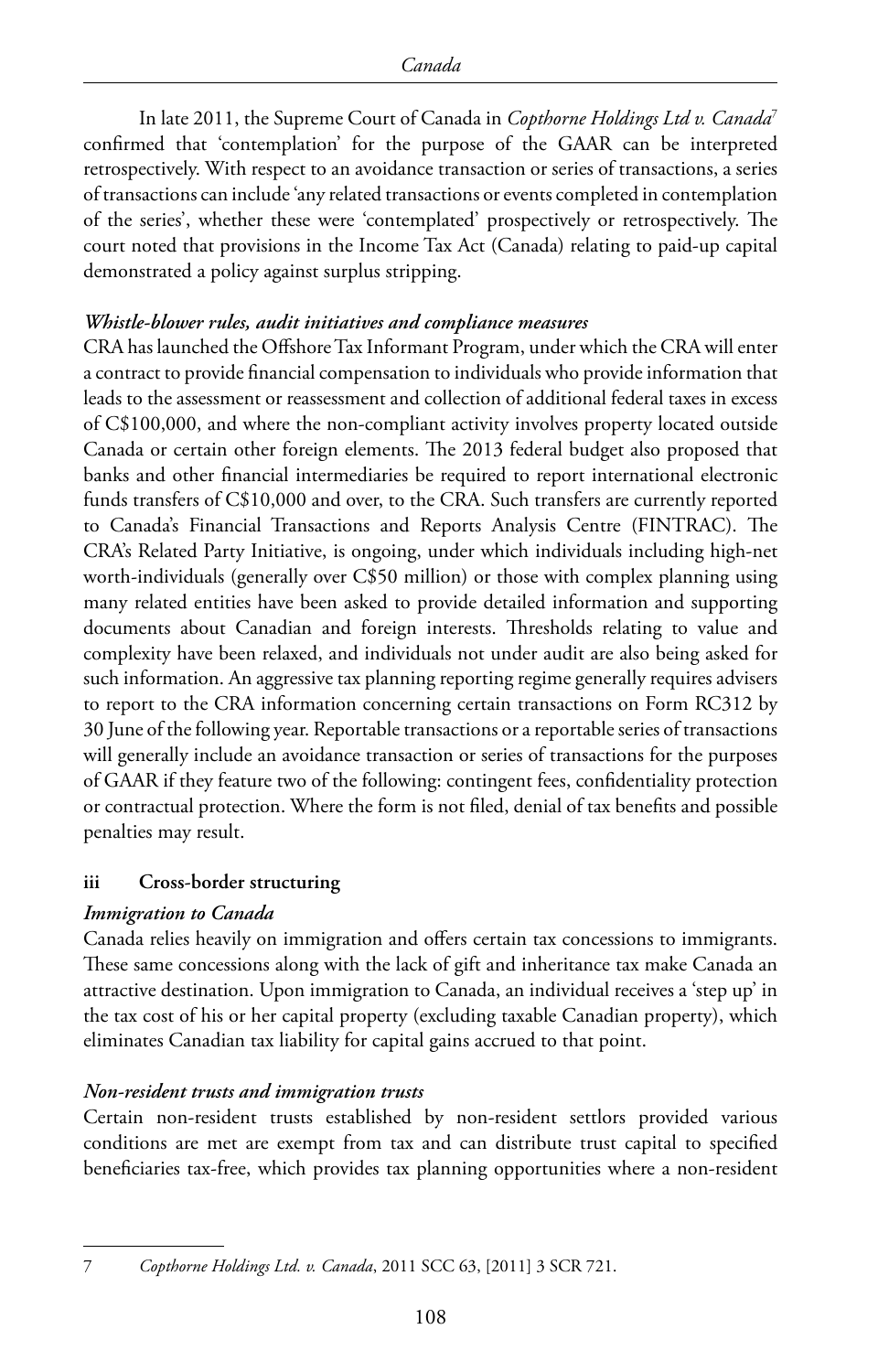trust situated in a low-tax jurisdiction has Canadian resident beneficiaries. However, the opportunities for trust planning with non-resident trusts have been significantly curtailed by revised section 94 of the Income Tax Act (Canada), which prevents the avoidance of Canadian taxes by certain non-resident trusts with Canadian connections where there is a Canadian resident contributor or Canadian resident beneficiary by deeming these trusts to be Canadian resident and taxable on their worldwide income. Where a trust is deemed Canadian resident, Canadian resident beneficiaries can be liable for tax along with the trust.

Previously, an immigration trust could be set up to benefit an immigrant to Canada and his or her family, and the income and capital gains in the immigration trust could accrue tax-free for up to 60 months. If the trust was settled in a foreign jurisdiction (including a low-tax offshore jurisdiction) with foreign trustees who held the foreign investment assets, there could be significant tax savings depending on comparative tax rates. However, this planning opportunity was unexpectedly eliminated as a result of the 2014 federal budget. An immigration trust will be subject to tax on its worldwide income commencing on budget day or on 1 January 2015 for certain existing trusts, and the 60-month exemption from the deemed residence rule is eliminated.

#### *Emigration from Canada*

A taxpayer emigrating from Canada must pay a departure tax, which taxes gains on his or her property that accrued during his or her Canadian residency, subject to exceptions including for certain Canadian *situs* property and retirement plans. Payment of the departure tax may be deferred upon providing security to the CRA in like amount.

#### *Tax treaties*

Canada is a party to many favourable tax treaties, which in part aim to prevent double taxation of income. Due, however, to variations in the internal taxation law of treaty nations, there can be mismatches in tax credits and timing that are not addressed in the treaties. Among other benefits, Canada's tax treaties include tiebreaker rules relating to tax residency for treaty purposes, and reduce the amount of withholding tax required from income relating to non-residents (often to 15 per cent from 25 per cent and in certain cases to 0 per cent). In 2014, Canada ratified an intergovernmental agreement (IGA) relating to the US Foreign Account Tax Compliance Act (FATCA), a US law that imposes strict reporting requirements to the US taxing authority, including on financial institutions located in Canada.

#### *Foreign investment entity and foreign trust rules*

Foreign trust rules designed to more effectively tax Canadian residents' passive investment, including in non-resident trusts, have been enacted, following numerous amendments to draft legislation over a protracted period. The non-resident trust rules deem a trust Canadian resident based on the presence of a Canadian-resident contributor, broadly defined, or a Canadian-resident beneficiary, and require tax to be withheld on distributions from trusts deemed Canadian resident, subject to exceptions. An election may be made to treat a portion of the trust as non-resident that will not generally be taxable in Canada. New provisions for taxing offshore investment funds have also been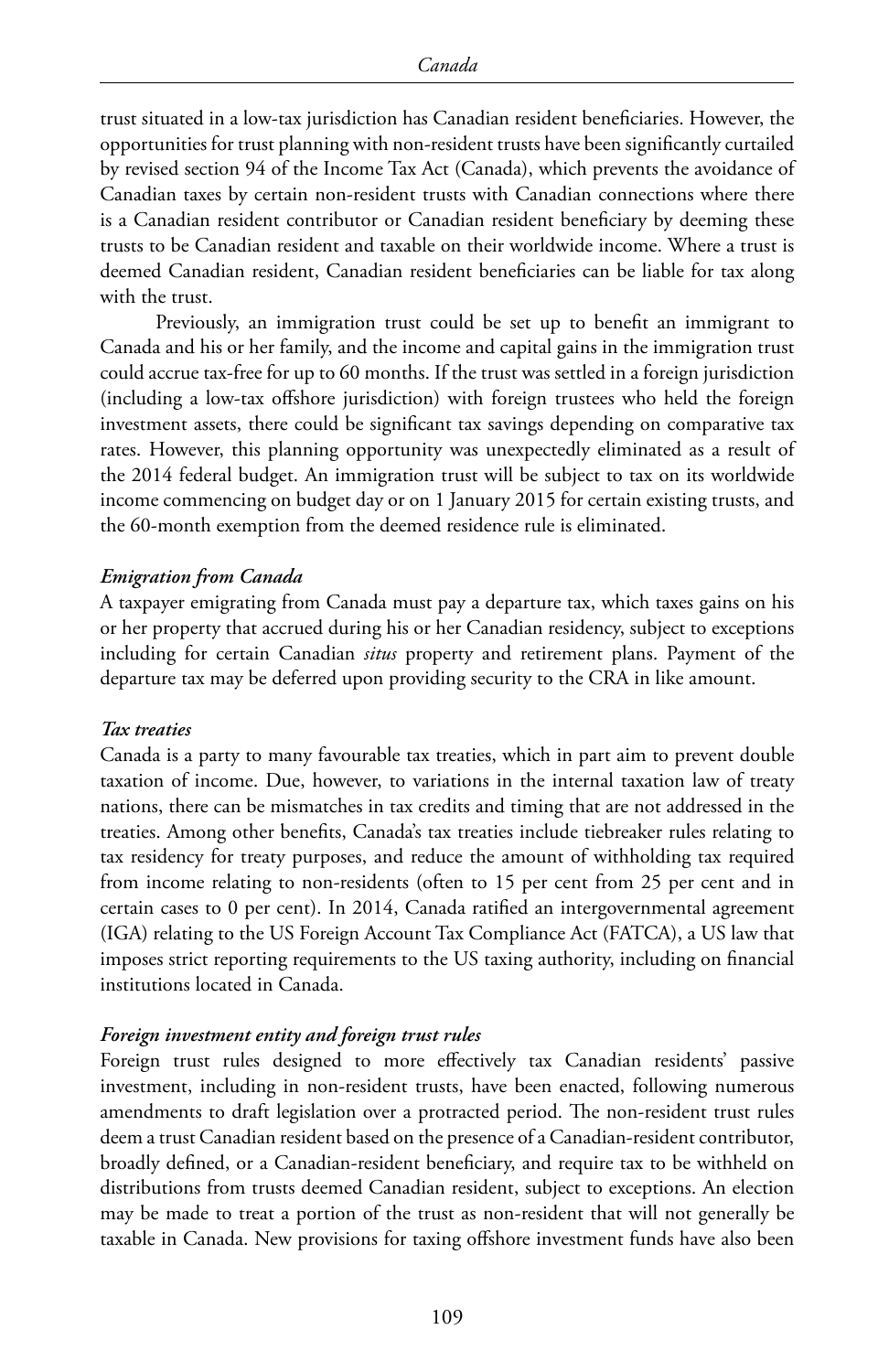enacted, along with transitional provisions for those who filed under proposed foreign investment entity rules that were never enacted.

Canadian taxpayers holding specified foreign property outside Canada with a cost amount of C\$100,000 or more, will be required to provide more detailed information about such property on a revised Form T1135, Foreign Income Verification Statement, including names of the countries and institutions where assets are held, foreign income earned on the assets, and a maximum cost amount of the assets in the year. Transitional rules for 2013 provide for streamlined reporting for certain foreign property. If Form T1135 is filed late or contains certain errors or omissions, the normal reassessment period is extended for three years, and severe penalties apply for failure to file.

#### **iv Regulatory issues**

#### *Regulation of banking and related industries*

A significant portion of Canada's private wealth services are highly concentrated in the hands of six major Canadian national banks. In 2013, *Bloomberg Markets* magazine ranked five Canadian banks (Canadian Imperial Bank of Commerce, Royal Bank of Canada, Bank of Nova Scotia, Desjardins Group and Toronto-Dominion Bank) among the world's top 20 strongest banks with US\$100 billion or more of assets. Banking is federally regulated by the Office of the Superintendent of Financial Institutions Canada, while the related investment industry, trust companies and insurance firms are regulated both federally and provincially. Canada's major banks are strongly capitalised, and tend to have conservative lending policies relative to other banking institutions.

In 1986, the federal government began to eliminate the four pillars of Canadian finance: Canada's traditional regulatory separation between banks, trust companies, insurance companies and investment companies. Numerous acquisitions of investment firms and trust companies by the six largest Canadian banks followed. In 1998, the proposed merger of two of the largest major Canadian banks was rejected by the federal government. In the past decade, Canada's major banks have expanded significantly into the United States. Canada's major banks offer an increasing array of services including daily banking, investment services, financial planning and insurance and wealth management, which tend to be fairly uniform among the banks.

For Canada, deregulation resulted in a flurry of mergers and acquisitions in the 1990s leading to consolidation and the three largest insurance companies controlling about two-thirds of the domestic market.

#### **v Issues affecting holders of active business interests**

#### *Corporate taxation*

Canada's favourable business environment includes low corporate taxes levied at flat rates, which have been reduced aggressively between 2007 and 2012. For active businesses, combined net federal and provincial corporate tax rates range between 25 per cent and 31 per cent, and a similar rate applies to income not earned in a province.

Preferential tax treatment is offered to a 'small business corporation', a defined term, which receives typical combined federal rates between 11 per cent to 16 per cent in the provinces, except Quebec, on the first C\$425,000 to C\$500,000 of active business income. A small business corporation includes a Canadian-controlled private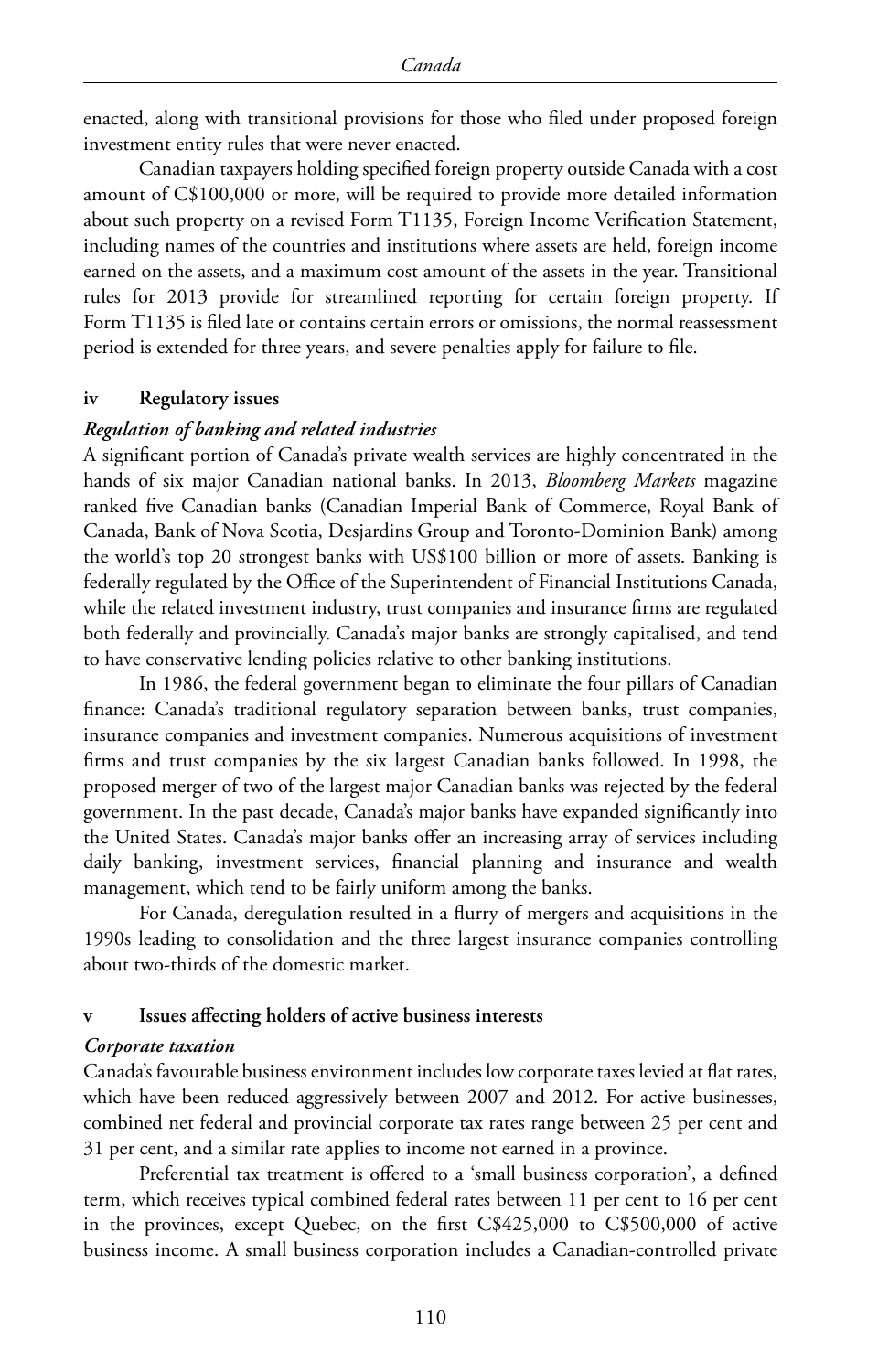corporation with capital under C\$10 million carrying on active businesses in Canada. Shares of a small business corporation are eligible for a lifetime capital gains exemption of C\$800,000 in total indexed for inflation from 2014, as are certain qualified farm and fishing properties.

Investment income earned in a corporation is taxed at approximately the highest personal income tax rate (45 to 51 per cent in the various provinces). A gross-up and dividend tax credit mechanism is designed to avoid double taxation of dividends earned in a corporation that are subsequently paid to an individual. An amendment has been made to the gross-up and dividend tax credit mechanism such that dividends paid by a small business corporation will be grossed up by 18 per cent and the dividend tax credit will be 13/18 of the gross-up amount, which will now only partly compensate for the corporate tax paid.

A tax-deferred transfer or rollover of certain eligible property to a taxable Canadian corporation for consideration, including shares, is available subject to conditions. The property may retain its tax cost or receive a higher tax cost within limits. Among other results, the corporation assumes tax liability relating to gains in the property, payment of which is deferred to a later date.

#### *Goods and services tax or harmonised sales tax*

Canada levies a 5 per cent supply-side tax on most services and goods, including those made in Canada and imported, and certain property. The goods and services tax applies at all stages of production, subject to an input tax credit for tax paid at an earlier stage, and businesses are responsible for collecting and remitting the tax. In five provinces, the tax has been harmonised with the provincial sales tax and is known as harmonised sales tax, with combined rates between 13 and 15 per cent.

#### **III SUCCESSION**

#### **i Overview of succession in Canada**

#### *Provincial and territorial jurisdiction*

In Canada, succession to property on death is generally a matter within the jurisdiction of the provinces and territories. Of Canada's 10 provinces and three territories, 12 are governed under common law, and one – the province of Quebec – under civil law. With respect to aboriginal Canadians who are subject to the Indian Act, succession to property on death falls within the jurisdiction of the federal government. Certain First Nations, however, have entered into self-government agreements that permit enactment of individualised laws including those that relate to succession. These two latter scenarios are beyond the scope of this chapter.

#### *Conflicts of laws*

With regard to determining the applicable law, the law governing succession to moveables is generally that of the testator's domicile and the law governing succession to immoveables typically the jurisdiction where the property is located. Formal validity, which includes such matters as execution requirements for a will, is determined by conflicts of laws principles (and in respect of succession to moveables is also generally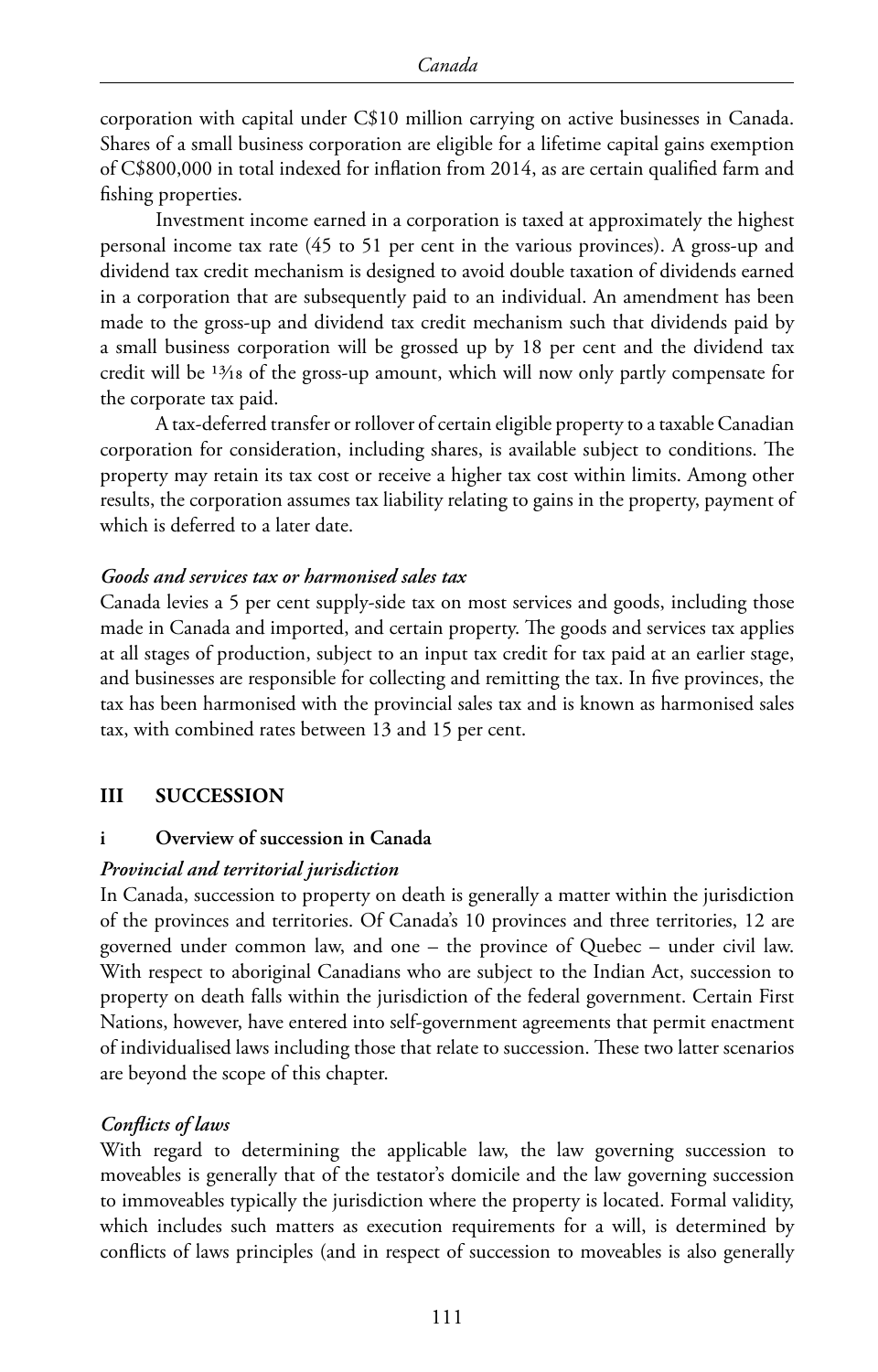that of the testator's domicile at date of death and in respect of succession to immoveables is typically the jurisdiction where the property is located), and in several provinces has been expanded by statute.

#### *Probate or equivalent court process*

The common law principle of testamentary freedom is the general rule in Canadian succession law, as modified by contract or legislation. After the testator's death, a will is typically submitted to probate or equivalent court process, whereby it is validated and the executors' appointment as legal representatives confirmed. In this process, the will and supporting documents, which may include a detailed asset listing, become public. Probate fees are typically levied in the form of a flat fee, or tax based on a percentage of estate assets (e.g., approximately 1.5 per cent in Ontario). In some provinces, in particular those with a high rate structure to probate a will, the option of creating a second, non-probate will that governs private company shares and other assets that do not require a court grant of probate to administer is often used to minimise probate fees and tax. A Quebec notarial will need not be submitted to probate in that province.

#### *Legislative provisions for succession on intestacy*

In an event of intestacy, each province and territory provides for a scheme of property division: typically between the testator's surviving spouse and children – if any – failing which to other relatives as specified. Some provinces allocate the spouse a preferential share prior to dividing the estate between spouse and children. In this context, spouses are married spouses, including same-sex married spouses and, in some provinces and the territories, *de facto* spouses, providing certain conditions are met. A court process for letters of administration or equivalent provides for the appointment of estate trustees on intestacy.

#### *Legislative provisions for dependants' support*

In all provinces, a dependant can claim support from the deceased's estate, provided he or she stands in a certain relationship with the deceased (typically including a spouse, *de facto* spouse or minor child) and the deceased was providing him or her with support or had a support obligation at the time of death. The quantum of support is determined circumstantially and with judicial discretion, usually taking into account needs and means. Some provinces recognise a moral entitlement to share in a deceased's estate and will vary the distribution in a will or award support on this basis.

#### *Legislative provisions for matrimonial property rights on death*

Property law in Canada falls under the jurisdiction of the provinces and territories; thus the availability and scheme of statutory property division claims by surviving spouses upon death of a spouse vary throughout Canada. The matrimonial property regimes of most provinces and territories provide a surviving spouse with property rights on a first spouse's death. For example, in Ontario, a surviving spouse has a right to elect to claim against the deceased spouse's estate to notionally equalise the property acquired during marriage as between the two of them. If such an equalisation claim is made, he or she thereby loses entitlements, if any, under the deceased spouse's will and to certain other benefits. In New Brunswick, Newfoundland and Labrador, Ontario and Quebec, claims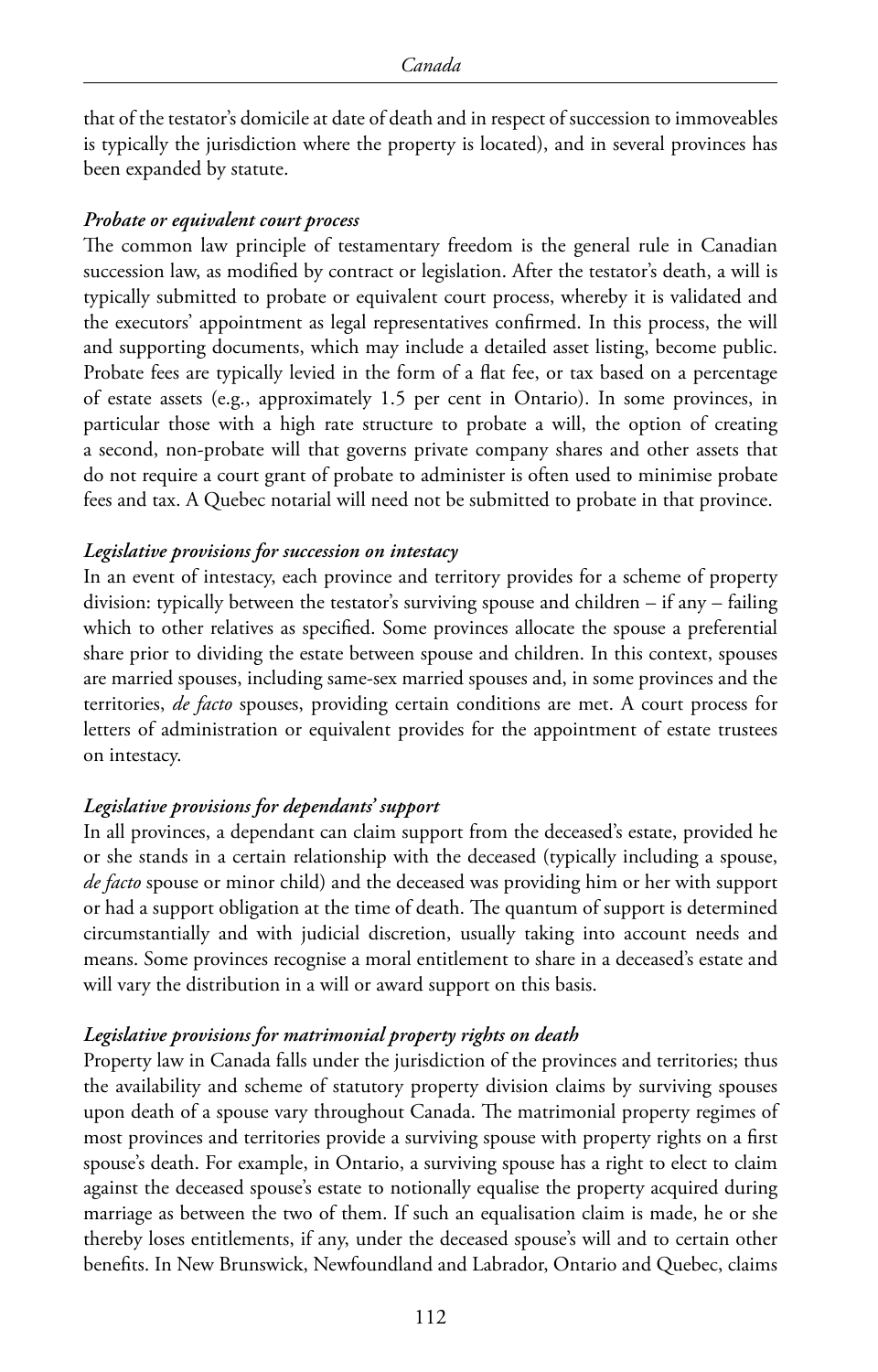for division of property on death of a spouse are available to legally married spouses only as well as, in the case of Quebec, the survivor of a couple who have entered into a civil union. Currently, in British Columbia, Prince Edward Island and the Yukon, death does not trigger a statutory property claim for the surviving spouse. This is generally also the case in Alberta for the time being; however, under pending amendments to the Matrimonial Property Act death will be a triggering event for a marital property claim, but only for legally married spouses. All other provinces and territories provide a statutory claim to division of property on death and extend its availability to surviving *de facto* spouses provided the specific requirements of the governing legislation have been met.

#### **ii Key legislative or case law changes affecting succession**

#### *Alberta's Wills and Succession Act*

Two western provinces – Alberta and British Columbia – recently updated their succession law statutes. Alberta's Wills and Succession Act modernises succession law in that province and consolidates and harmonises the operation of five statutes. Highlights include the court's ability to rectify a will or purported will by adding or deleting text and admit extrinsic evidence for will interpretation. On intestacy, if the deceased's descendants are also those of the surviving spouse, the deceased's estate in its entirety will go to the spouse. Children who are full-time students aged 18 to 22 as well as minor grandchildren may be family members eligible for support. The testator's subsequent marriage or entrance into an adult interdependent partnership agreement does not revoke a pre-existing will; however, a gift in a will to a separated spouse may be invalid. Survivorship rules are modernised and certain common-law presumptions abolished.

#### *British Columbia's consolidated Wills, Estates and Succession Act*

British Columbia's Wills, Estates and Succession Act came into force on 31 March 2014 and represents a significant updating, consolidation and harmonisation of that province's succession laws by repealing and replacing four statutes. It includes as a spouse a *de facto* spouse who has cohabited with the deceased for two years. Property division on intestacy is updated including in respect of the share to the surviving spouse. The act modernises survivorship rules and adds a five-day survival provision failing which certain deeming provisions apply. It permits the court to rectify wills and cure deficiencies, including orders for the validity of documents that do not meet statutory formality requirements based on substantial compliance considerations. Under the Act, a will is not presumed to be revoked by marriage or a change in circumstances. The Act provides a reverse onus for allegations of undue influence in certain circumstances, and new procedures apply to the administration of small estates under C\$50,000.

#### *Increased Ontario compliance to probate a will*

In Ontario, new sections of the Estate Administration Tax Act will require a detailed list of assets and their values on probate or equivalent, as well as making available other tax enforcement measures including audits and penalties. The Ontario government has continued to indefinitely defer the original implementation date of 1 January 2013.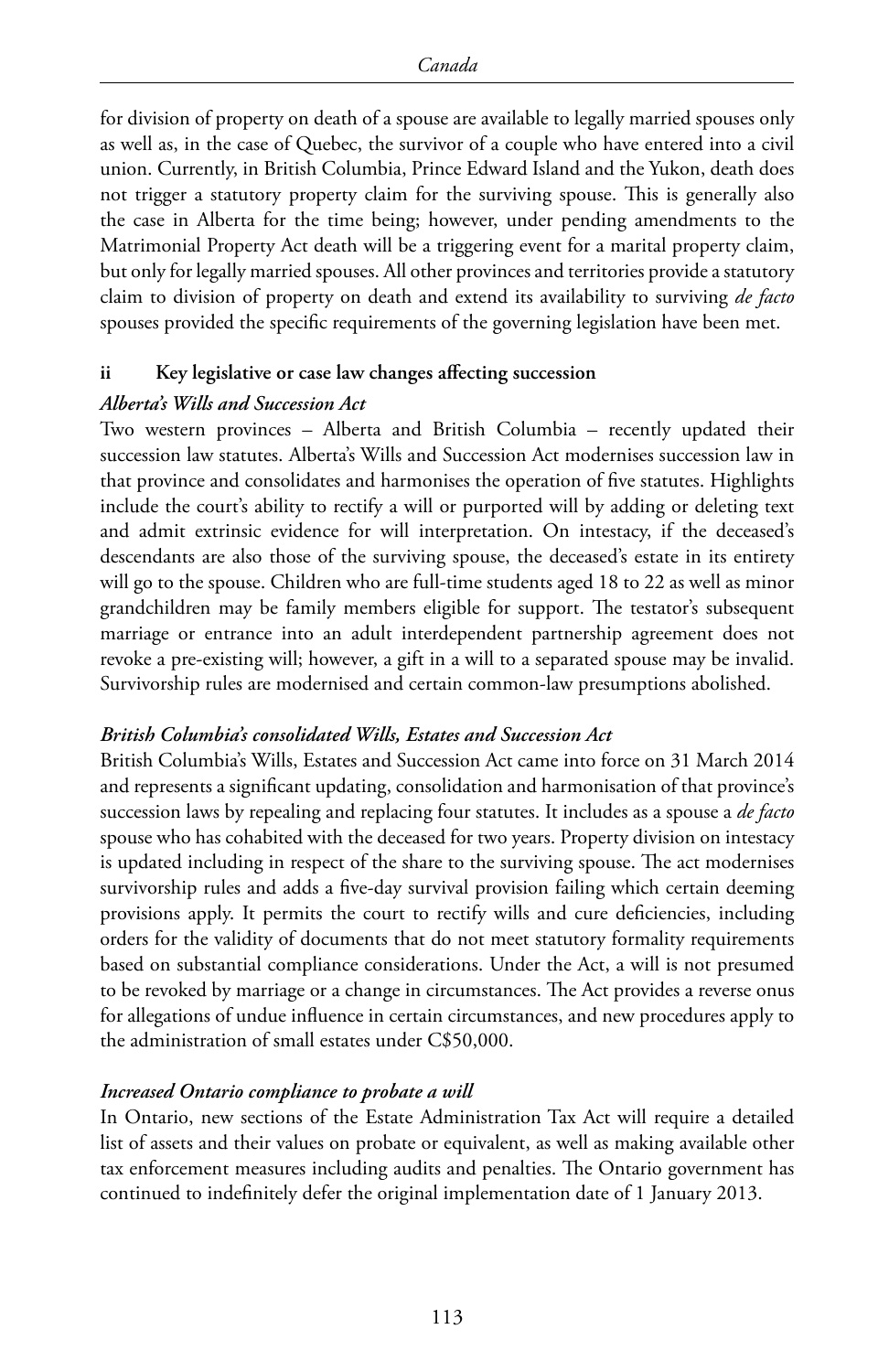#### *Nova Scotia probate taxes, abolishment of rules against perpetuities and updated Variation of Trusts Act*

While Ontario previously had the highest provincial probate tax rate at approximately 1.5 per cent, Nova Scotia's has surpassed Ontario's in recent years, with a current rate of approximately 1.645 per cent on a large estate, as of April 2013. This represents an increase of over 30 per cent since 2000 on a C\$5 million estate, and is significantly greater than equivalent fees in other Atlantic provinces.

Nova Scotia's new Perpetuities Act came into force in July 2013 and for the most part abolished the rules against perpetuities in that province retroactively, with few exceptions. This change brings the number of provinces to three – Manitoba and Saskatchewan included – in which rules against perpetuities have been abolished entirely. Simultaneously, the Nova Scotia legislature updated the Variation of Trusts Act to expand the court's authority to maintain, vary or terminate trusts in light of certain considerations. Previously, a court had no power to vary or terminate trusts if an adult capable beneficiary objected.

#### *Uniform Trustee Act*

In August 2012, the Uniform Law Conference of Canada approved the Uniform Trustee Act. The Act is meant to serve as a model to the provinces and territories for the purpose of modernising trust law, as well as to some extent harmonising it across Canada. It would reform both the common law and statutory rules relating to a variety of matters, including the duties and powers of trustees, as well as trustee remuneration and the variation, termination and resettlement of trusts. Except for certain mandatory provisions considered essential to the operation of trusts, a trust deed may exclude and override the operation of the Act's provisions, which function as default rules when the trust deed is silent. Each province and territory must now consider adopting and implementing the Act. In 2014, British Columbia's Ministry of Justice undertook a public consultation on the Act as a basis for new legislation in that province.

#### *Marriage and pre-existing wills*

In some common law provinces (e.g., Ontario), marriage generally continues to revoke a pre-existing will by operation of statute. In *Davies v. Collins*, 8 the Nova Scotia Court of Appeal was asked to consider the conflict of laws rules where a testator marries and is domiciled in one jurisdiction, subsequently dies and is domiciled in another jurisdiction, had a pre-existing will at the time of marriage and each jurisdiction has different rules governing the effects of marriage on the will. The court found it to be the law of the domicile of the testator at the time of the marriage that will determine whether a pre-existing will is revoked by operation of law – irrespective of whether the estate encompasses real or personal property, as well as where the property is located.

8 *Davies v. Collins*, 2010 NSSC 457.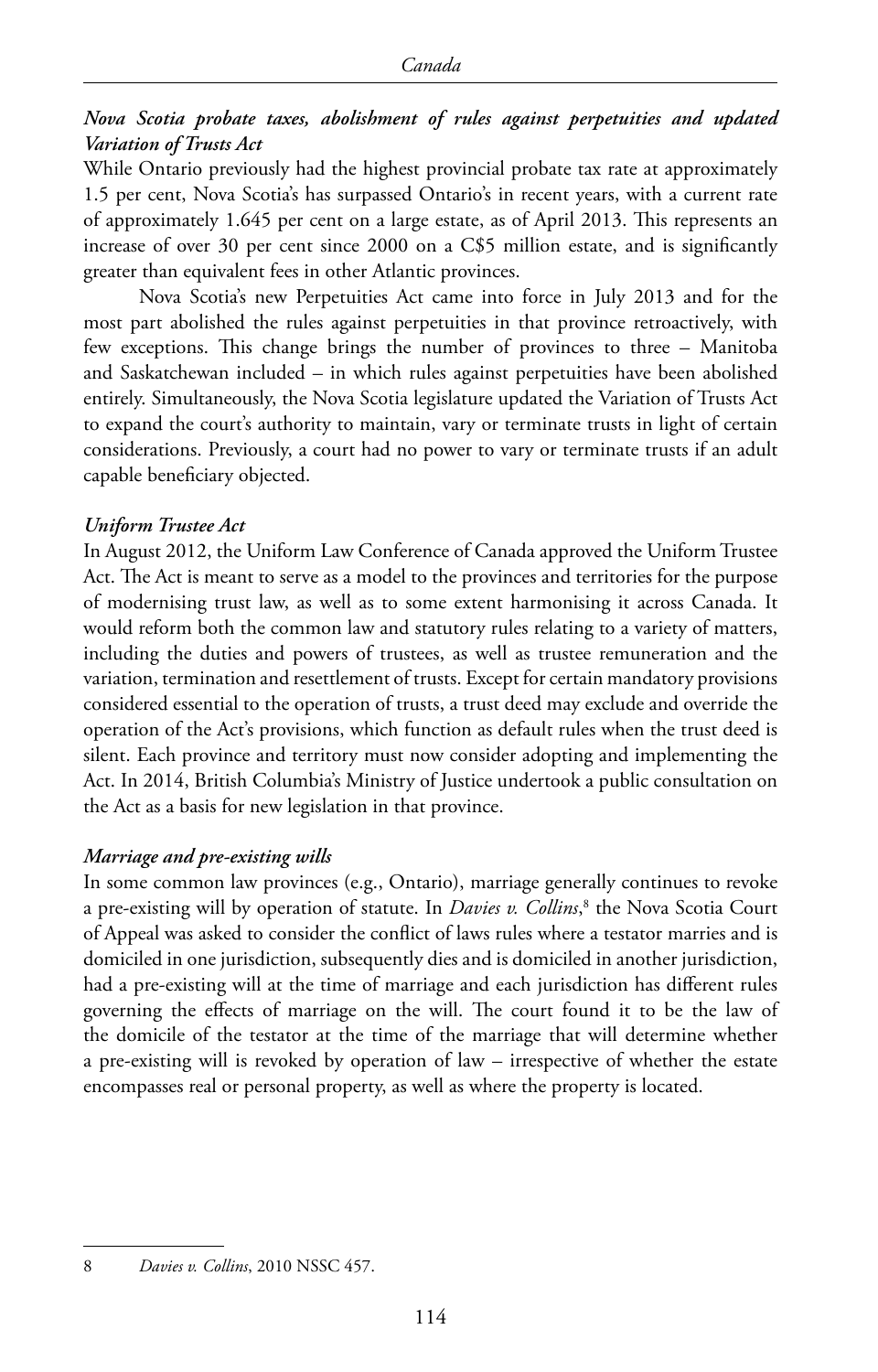#### **iii Cross-border developments**

#### *Changes to US transfer tax*

Canada is home to many dual citizens including US–Canadian citizens and many Canadians own holiday property in the United States or other US real or personal property, or spend significant time in the United States. A number of Canadians are, as a result, subject to the US transfer tax regime and attentive to any changes in it. Following the American Taxpayer Relief Act of 2012, which became law on 2 January 2013, the US exemption from estate tax remains US\$5 million indexed for inflation from 2011 (US\$5.34 million for 2014) and the maximum rate of US estate tax increased from 35 per cent to 40 per cent, both permanently subject to future legislation. Where applicable, the US estate and gift tax exemption remains unified.

#### *Income tax-related reporting requirements*

FATCA, introduced to combat offshore tax evasion, will affect Canadians with US connections and Canadian financial institutions. Final regulations under FATCA set out detailed reporting and withholding requirements for non-US financial institutions with respect to accounts with certain US connections including those beneficially owned by US citizens. The requirements under FATCA will be phased in generally ending in 2017. Information to be reported includes identifying information, information about the values of the accounts, and transaction amounts. Other non-US entities (and it is expected certain Canadian trusts) will also be required to report the ownership or beneficial interests of US citizens.

Under FATCA, such information is generally required to be provided directly to the US Internal Revenue Service (IRS) by non-US financial institutions and entities. Canada has ratified a Model 1 type IGA with the United States and passed legislation that aims to implement the IGA. Designed to ease compliance with FATCA, the IGA modifies FATCA's provisions in respect of Canadian financial institutions and other Canadian entities, and expands the tax information exchange provisions between Canada and the United States. Pursuant to the IGA, Canadian financial institutions will generally report information to the Canada Revenue Agency rather than directly to the IRS, although they are generally required to register with the IRS to obtain an identification number. It is intended that by complying with the IGA, Canadian financial institutions will avoid a 30 per cent withholding requirement under FATCA on certain payments to them. Also, certain Canadian registered plans are exempt from reporting under the IGA, and local financial institutions may be entitled to additional relief.

It is unclear exactly what obligations trusts with Canadian resident trustees will have under FATCA and the IGA if it applies. It seems clear that certain trusts may be considered foreign financial institutions under FATCA. Other trusts may be considered passive non-financial foreign entities and the trustees are required to report information about US interest holders. Alternately, certain trusts are considered by US law to be owned by the settlor. It is unclear what effect, if any, the IGA will have on the reporting and compliance requirements for trusts including those considered foreign financial institutions under FATCA, since Canada's IGA, unlike the United Kingdom's, does not expressly address trusts.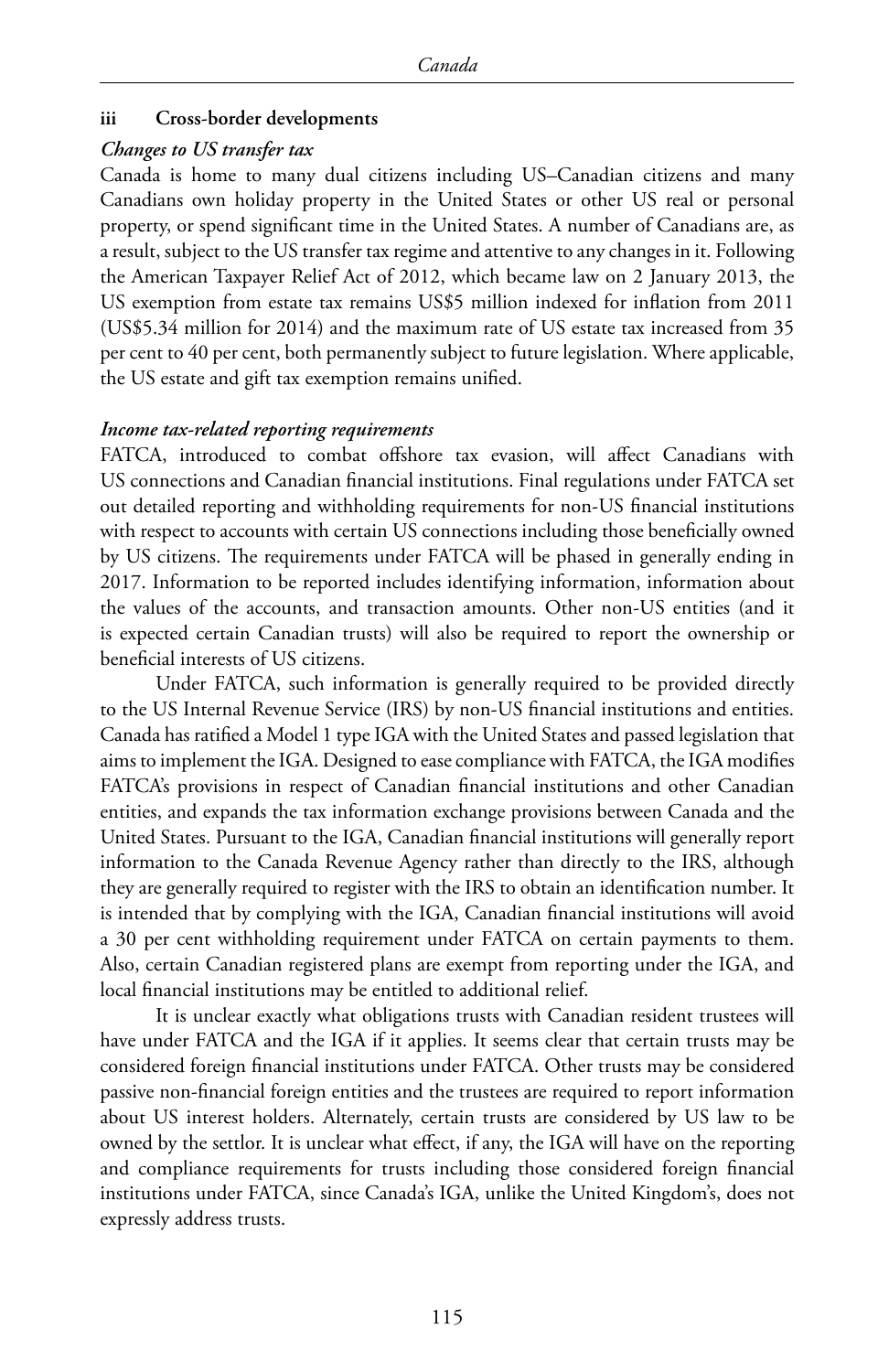A self-reporting scheme applies to US persons (including US citizens, green card holders and certain persons who spend a substantial amount of time in the United States) in Canada and elsewhere that may require reporting of non-US bank and financial accounts on a Report of Foreign Bank and Financial Accounts. Under FATCA, US persons must generally also report certain non-US financial assets exceeding threshold values on a Statement of Specified Foreign Financial Assets (Form 8938), filed with their tax returns.

#### *United States income tax penalties for Canadian residents*

The Canadian government has expressed its concern to the US authorities and certain concessions have been granted to Canadian residents who are dual citizens of Canada and the United States. The US Internal Revenue Service has provided measures to assist such persons to fulfil their filing and reporting obligations. In June 2014, the IRS announced streamlined filing compliance procedures for certain US taxpayers who non-wilfully failed to disclose offshore assets, eliminating former requirements that taxpayers owe US\$1,500 or less per taxation year and a former risk questionnaire, and requiring a certification regarding the taxpayer's non-wilful conduct. Certain penalties or enforcement actions may be avoided, and taxpayers may claim retroactive deferral of income earned in Canadian retirement plans. The IRS also announced its intention in June 2014 to modify the 2012 offshore voluntary disclosure programme.

#### **iv Applicable changes affecting personal property**

#### *Same-sex marriage and Quebec civil unions*

In 2005, Canada legalised same-sex marriage and, as a result, a broad array of statutory and common law rights are now available to same-sex married spouses, including rights to share in an estate upon intestacy and any rights to property division under provincial family law statutes. Quebec also solemnises a civil union for same-sex or opposite-sex couples, which confers similar rights to marriage.

#### *Rights of de facto spouses*

For unmarried *de facto* spouses Canada recognises a limited subset of legal rights. *De facto* spouses are treated similarly to married spouses for various purposes, including taxation and certain government benefits, but significant gaps remain in respect of property rights on relationship breakdown and death, although this varies by province.

#### *Spousal support provisions for de facto spouses in Quebec*

In early 2013, the Supreme Court of Canada delivered its decision in *Quebec (Attorney General) v. A*,<sup>9</sup> also known as *Lola v. Eric*. Lola (not her real name) claimed spousal support and property rights from her billionaire *de facto* spouse Eric. The province of Quebec has a greater percentage of *de facto* spouses than any other province (approximately 32 per cent in 2011, with the national average being 16.7 per cent) and there are few

<sup>9</sup> *Ford v. Quebec (Attorney General)* [1988] 2 SCR 712.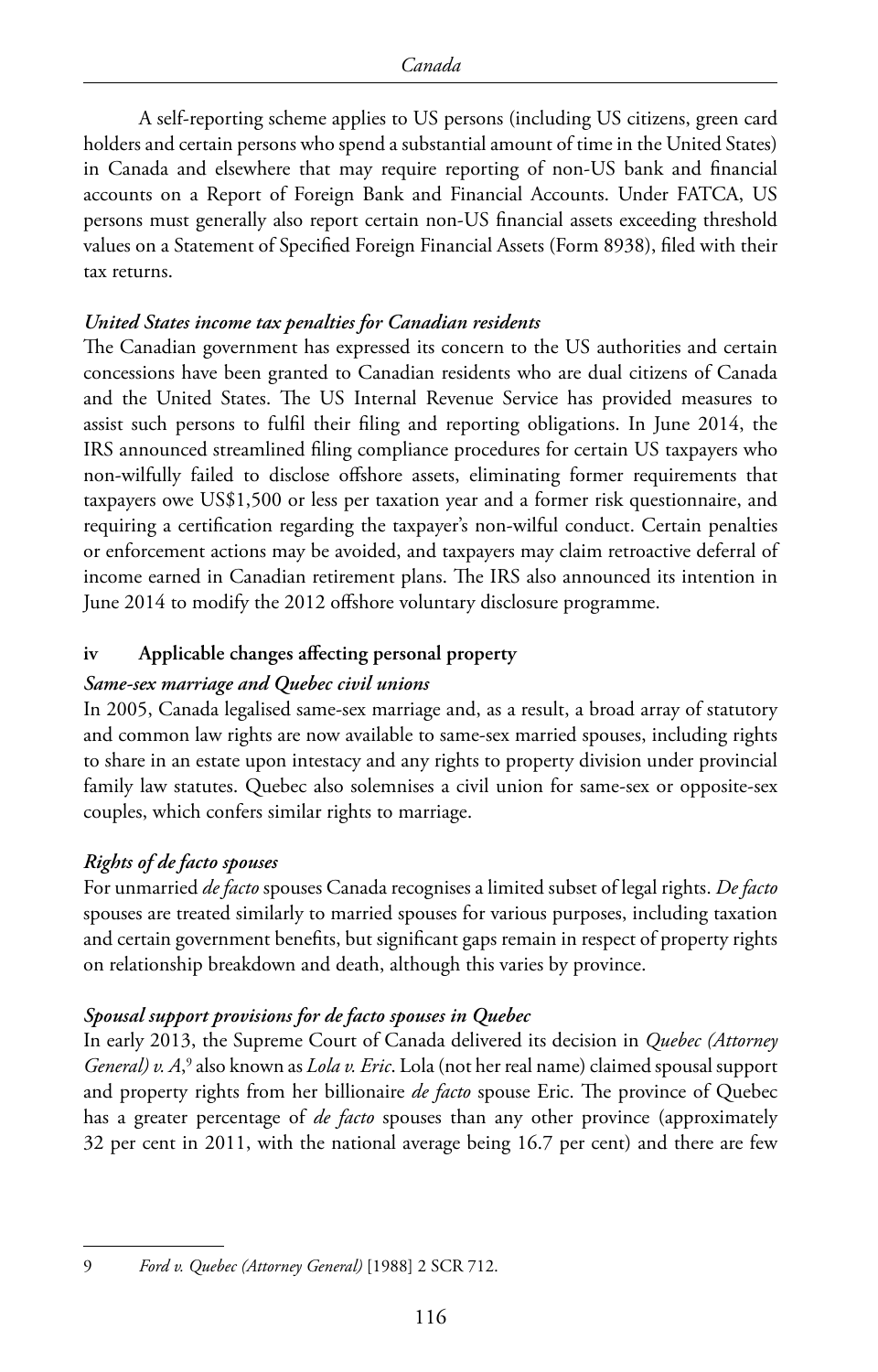legal rights provided to these spouses on relationship breakdown.<sup>10</sup> While a majority of the Supreme Court agreed with the Quebec Court of Appeal in finding that Article 585 of the Quebec Civil Code, which does not provide spousal support for *de facto* spouses although it provides for support among married or civil union spouses, discriminates against *de facto* spouses on equality grounds, the discrimination is justified on the principle of respecting individual couples' choice and autonomy.

#### *Common law property division for de facto spouses*

In *Kerr v. Baranow and Vanasse v. Seguin*, 11 the Supreme Court reviewed the principles of unjust enrichment and resulting trust applicable to *de facto* spouses on relationship breakdown. After a relationship of over 25 years, Ms Kerr claimed property and support entitlements. Both parties had worked and Mr Baranow had cared for Ms Kerr after she had suffered a stroke. The court reviewed the law of unjust enrichment applicable to *de facto* spouses not included in most provincial statutory property division schemes. The elements of the claim are enrichment of one spouse, the corresponding deprivation of another and absence of juristic reason (such as a contract), and remedies have included a constructive trust and monetary amounts, including amounts relating to value received. Where appropriate, the claimant should be treated as a co-venturer in a joint family venture and should share the couple's mutual gains. Indicia of a joint family venture include mutual effort, economic integration, intention and priority to the family, and there must also be a link between the contribution and wealth accumulated. A new trial was ordered in *Kerr* regarding unjust enrichment. A monetary remedy is not limited to a value-received approach, and in *Vanasse*, the Supreme Court upheld a monetary award granted at trial to a partner who had cared for a young family and given up career opportunities during a 12-year relationship.

#### *Spousal entitlement to matrimonial property in British Columbia*

British Columbia's new Family Law Act came into force in early 2013. The Act reforms property division in the province by granting equal status to married and *de facto* spouses<sup>12</sup> upon separation under the property and pension division provisions – a marked departure from the prior statutory regime. As noted earlier, no provision has been included to allow a surviving spouse to claim an entitlement to matrimonial property as against the estate of a deceased spouse (i.e., separation is the only 'triggering event' to make a property claim). In dividing property between spouses, the Act moves away from the 'family use' test by including provisions for dividing 'family property' (formerly 'family assets') and identifying 'excluded property'. While excluded property will not be divided, the amount of the increase in value during the relationship will be divided. The expanded definition

<sup>10</sup> Statistics Canada, 'Portrait of Families and Living Arrangements in Canada: Families, households and marital status, 2011 Census of Population', September 2012, p. 6.

<sup>11</sup> [2011] SCJ No. 10.

<sup>12</sup> Common law couples who have lived together in a marriage-like relationship for at least two years or who have lived together in a marriage-like relationship and have a child with each other, regardless of the length of cohabitation.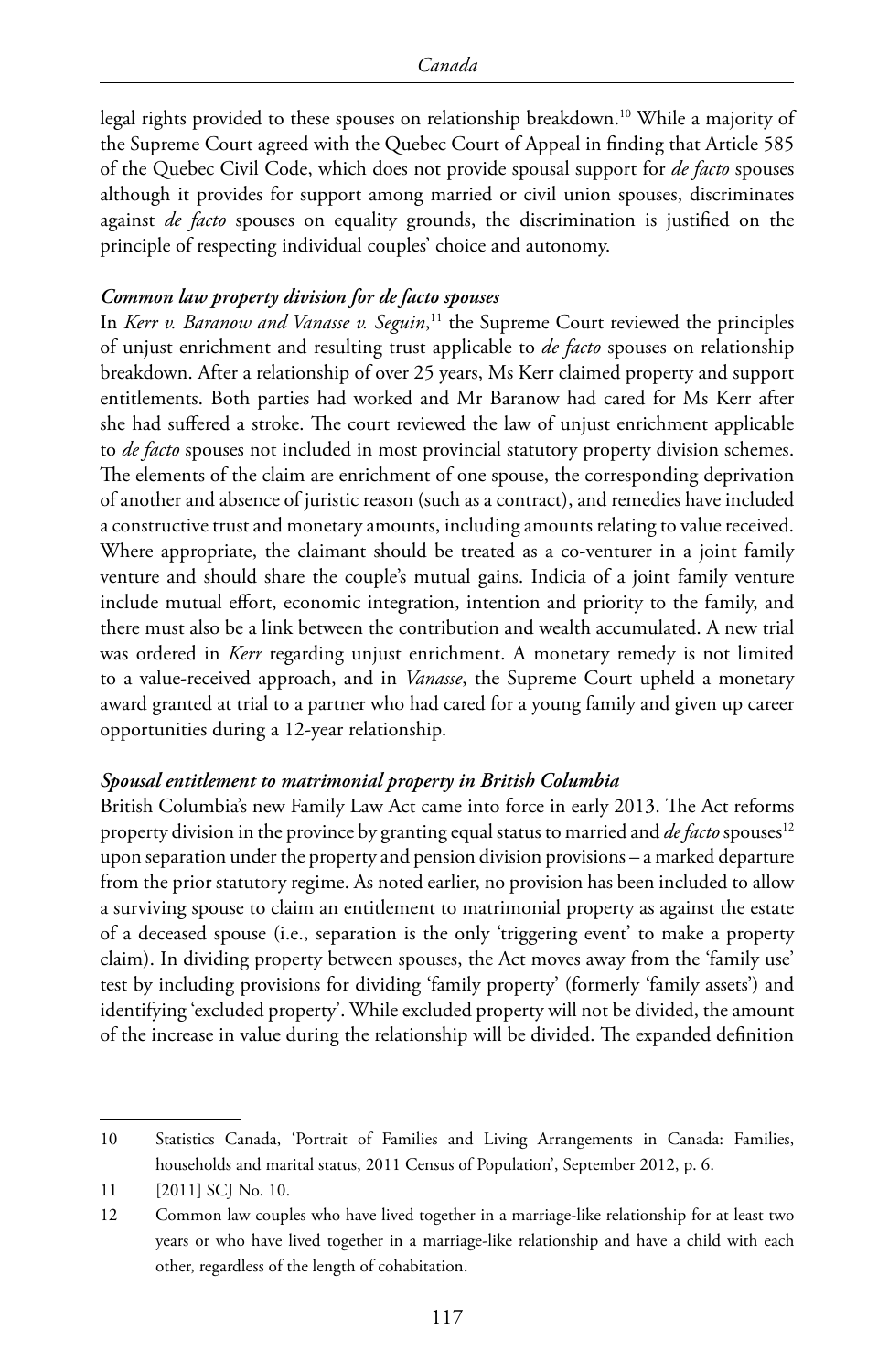of spouse has also been picked up in the parts of the Act that deal with spousal support, child support and custody. In addition, the Act permits a court to order a spouse, based on certain factors, to continue to make spousal or child support payments after death. Guardians are permitted to hold property for a minor if the value of the property is 'small' (currently C\$10,000 or less).

#### *Discretionary trust interests as matrimonial property*

British Columbia's Family Law Act is the first Canadian family law statute to expressly address discretionary trust interests in the division of family property by categorising certain beneficial interests in property held in discretionary trusts as excluded property. Problems with the original wording of the Act have been rectified by amendments that came into force on 26 May 2014, thereby clarifying that only the increase in value of the spouse's beneficial interest in a discretionary trust will be subject to division on separation (rather than the increase in value of all of the property in the trust, as originally drafted). Valuation of these interests on separation will continue to remain a live and litigious issue in this province and throughout Canada, as evidenced by recent reported decisions in Saskatchewan<sup>13</sup> and Alberta,<sup>14</sup> with no helpful valuation analyses having been reported to date.

#### *Legal presumptions relating to jointly held personal property clarified and effect of transfer examined*

In two companion cases, *Pecore v. Pecore*15 and *Madsen Estate v. Saylor*, 16 the Supreme Court of Canada clarified the common-law presumptions of resulting trust and advancement, which are legal presumptions subject to being rebutted on the civil standard of proof. The court clarified that a recipient of gratuitously transferred personal property is generally presumed to hold it on resulting trust for the donor. The presumption that the property so transferred is advanced to the donee that has historically applied to certain family relationships, now applies only to transfers between a parent and minor child (not from husband to wife or from parent to adult child). The court also canvassed issues of evidence. In *Pecore*, the court found that a father who had placed financial accounts into joint names with his daughter had an actual intention to gift these, whereas in *Madsen* the opposite result prevailed. In *Bradford v. Lyell*, 17 a Saskatchewan court recently held that if an *inter vivos* transfer of a condo property into joint ownership by a grandmother to her granddaughter was found to be intended as a gift of the right of survivorship at the time of the transfer, both the legal and equitable title vested when the joint title was created such that gift was complete at that time and the grandmother could not later change her mind in her will, thereby entitling the granddaughter to the beneficial ownership of the property upon the grandmother's death.

<sup>13</sup> *Grosse v. Grosse*, 2012 SKQB 464 (CanLII)

<sup>14</sup> *Shopik v. Shopik*, 2014 ABQB 41 (CanLII)

<sup>15</sup> *Pecore v. Pecore*, 2007 SCC 17.

<sup>16</sup> *Madsen Estate v. Saylor*, 2007 SCC 18.

<sup>17</sup> *Bradford v. Lyell*, 2013 SKQB 330 (CanLII)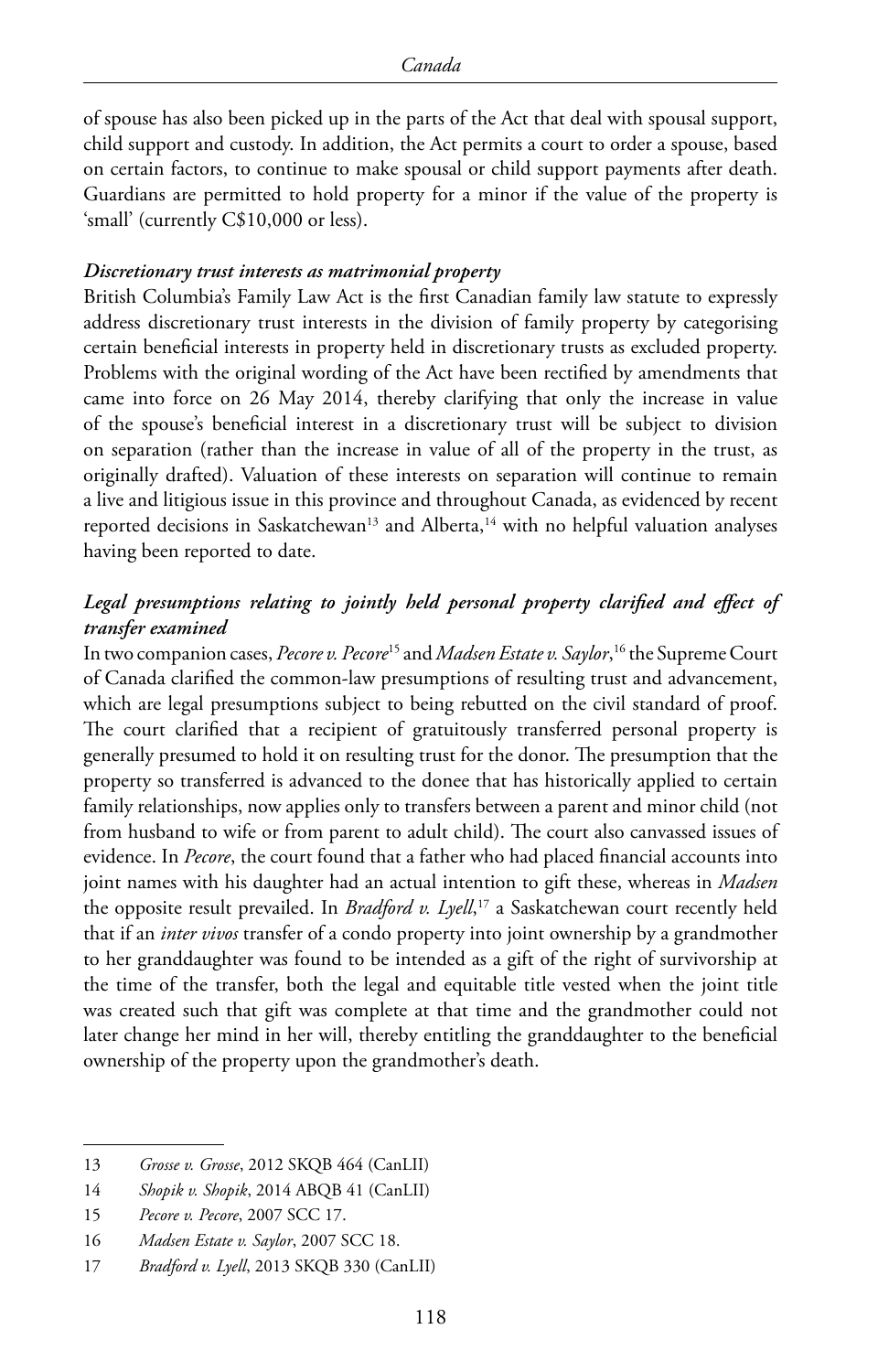A recent Ontario Court of Appeal decision has added a further outcome to gratuitous transfers of property into joint ownership in finding that evidence of intention regarding the transfer may not only show that the presumption of resulting trust has been rebutted, but also that a transfer of personal property into joint names created a trust of the beneficial right of survivorship for certain beneficiaries in addition to the surviving joint owners (two of the deceased's children) such that the property passed outside the deceased's estate and was divided equally among all five of the deceased's children.<sup>18</sup>

#### *Requirements of a 'course of dealing' to sever a joint tenancy clarified*

In *Hansen Estate v. Hansen*, 19 the Ontario Court of Appeal clarified what constitutes a 'course of dealing' such that a joint tenancy is severed under the third rule of severing joint tenancies and thereby deeming the parties to hold the property as tenants in common. The parties were married at the time of the husband's death but were in the process of separating. Each had children from prior relationships and owned a matrimonial home together as joint tenants. The entirety of the co-owners' course of conduct must be examined in discerning whether the parties intended to mutually treat their interests in the property as constituting a tenancy in common, and each case will turn on its own unique facts. In this instance, an exchange of letters by lawyers, the dividing of joint accounts and the moving out of one spouse were sufficient to establish a course of dealing to sever the joint tenancy.

#### *Exempting matrimonial property from the equalisation regime*

The recent Ontario Court of Appeal decision in *Spencer v. Riesberry*20 held that in the circumstances, a matrimonial property held by a family trust where one of the beneficiaries resided did not qualify as a matrimonial home for the purposes of Ontario's Family Law Act and excluded it from the equalisation calculation as the beneficiary in question did not have an 'interest' in the property within the meaning of the Act (although the value of the interest in the trust was still included for the purposes of the calculation). This case represents a frustration of the matrimonial home protection contained in the Act, as well as a potential circumvention of the usual requirements for the spouse's consent on the sale or encumbrance of a matrimonial home and the right of possession for the non-titled spouse.

<sup>18</sup> Sawdon Estate, 2014 ONCA 101 (CanLII)

<sup>19</sup> *Hansen Estate v. Hansen*, 2012 ONCA 112.

<sup>20</sup> *Spencer v. Riesberry*, 2012 ONCA 418.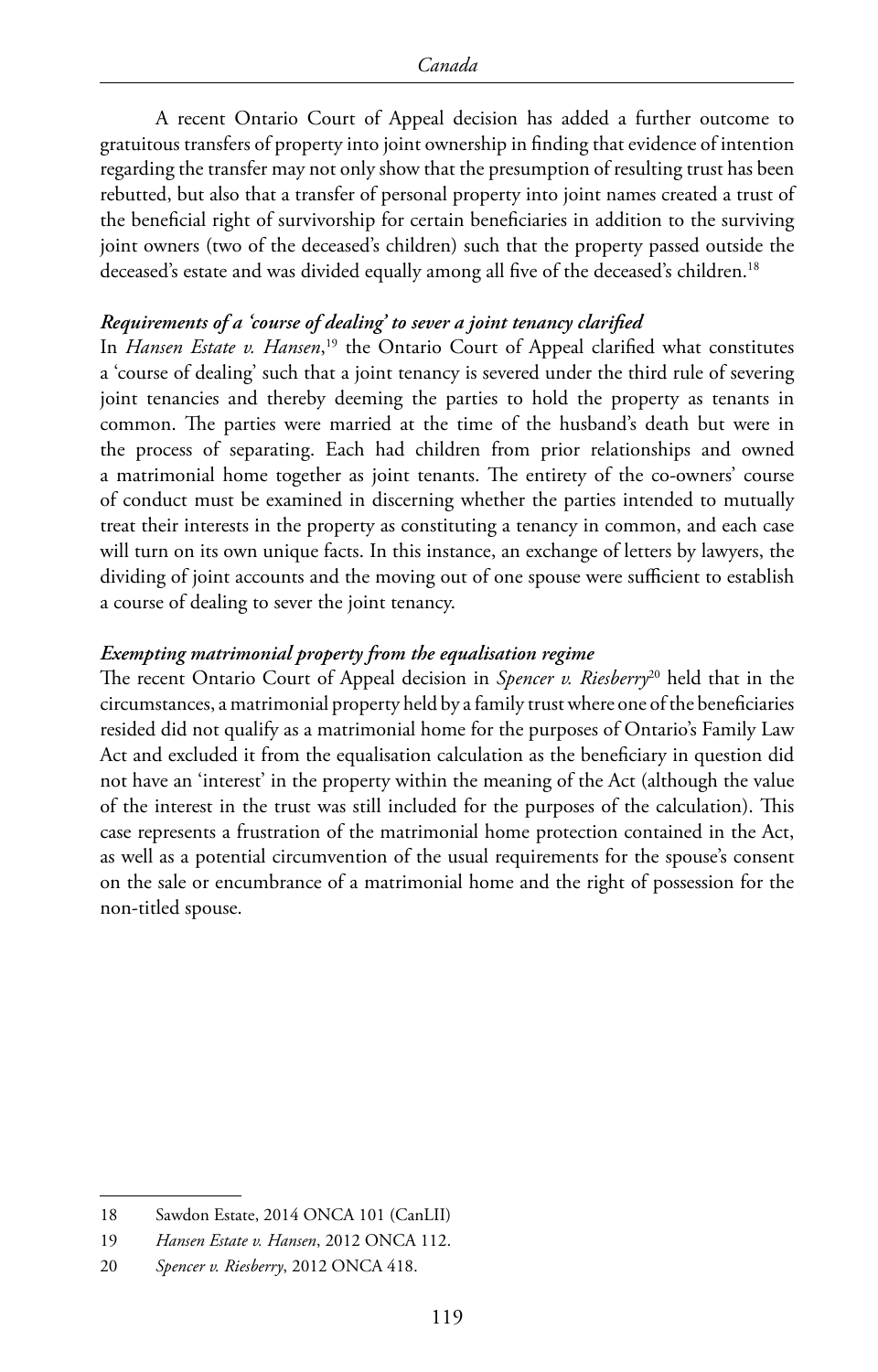#### **IV WEALTH STRUCTURING AND REGULATION**

#### **i Common vehicles for wealth structuring**

The uses of trusts and holding companies are perhaps two of the most common vehicles used in wealth structuring.

#### *Trusts*

#### *Income splitting*

Trusts can be established *inter vivos* or by will. *Inter vivos* trusts are often used to split income between family members who have lower tax rates, where the trust earns income and acts as a conduit to allocate income, including taxable capital gains, among lower rate taxpayers. Effective planning involves careful attention to the possible application of the attribution rules, which can attribute income back to a high tax rate taxpayer.

#### *Trusts used in conjunction with an 'estate freeze'*

Trusts are also commonly used in conjunction with an estate freeze to hold growth property, such as common shares of a private holding company, which reflect the future growth of appreciating assets to defer taxation of capital gains to the next generation, as opposed to on death of a founder, thereby achieving significant tax savings. Use of a trust can allow for control of the timing of distribution of property and selection of beneficiaries, and for general wealth protection purposes, and a fully discretionary trust is often used for such purpose.

#### *Trusts as will substitutes*

Trusts are also increasingly used as will substitutes, in particular 'alter ego' and 'joint partner' trusts that are specifically defined under Canadian income tax legislation and allow persons aged 65 and over, provided certain conditions are met, to roll over capital property on a tax-deferred basis, as opposed to triggering capital gains. The alter ego and joint partner trusts are often used to provide for primary succession to property on death as a substitute to a will. They offer several perceived benefits, including (1) avoiding expensive court fees and tax paid to probate a will, as well as the attendant court process, which can be protracted; (2) more privacy than a will; (3) ensuring capital succession to property on death; and (4) protection against estate litigation, including will challenges and other claims arising on death, and they are also an effective and sophisticated vehicle to manage assets on incapacity in contrast to a power of attorney.

#### *Use of testamentary trusts for income splitting and other benefits*

Testamentary trusts, that is those created by will, have been used to provide for income splitting on death. Generally, certain estates and testamentary trusts calculate federal tax using the graduated rates applicable to individuals, whereas trusts established during lifetime are subject to the top federal marginal rate applicable to individuals. At the time of writing, use of one or more testamentary trusts under a will can allow for income splitting between the trust and one or more beneficiaries resulting in significant tax savings. However, in 2014, the federal government released draft legislation that, if enacted, will provide that all income in a testamentary trust will be taxed at the top marginal tax rate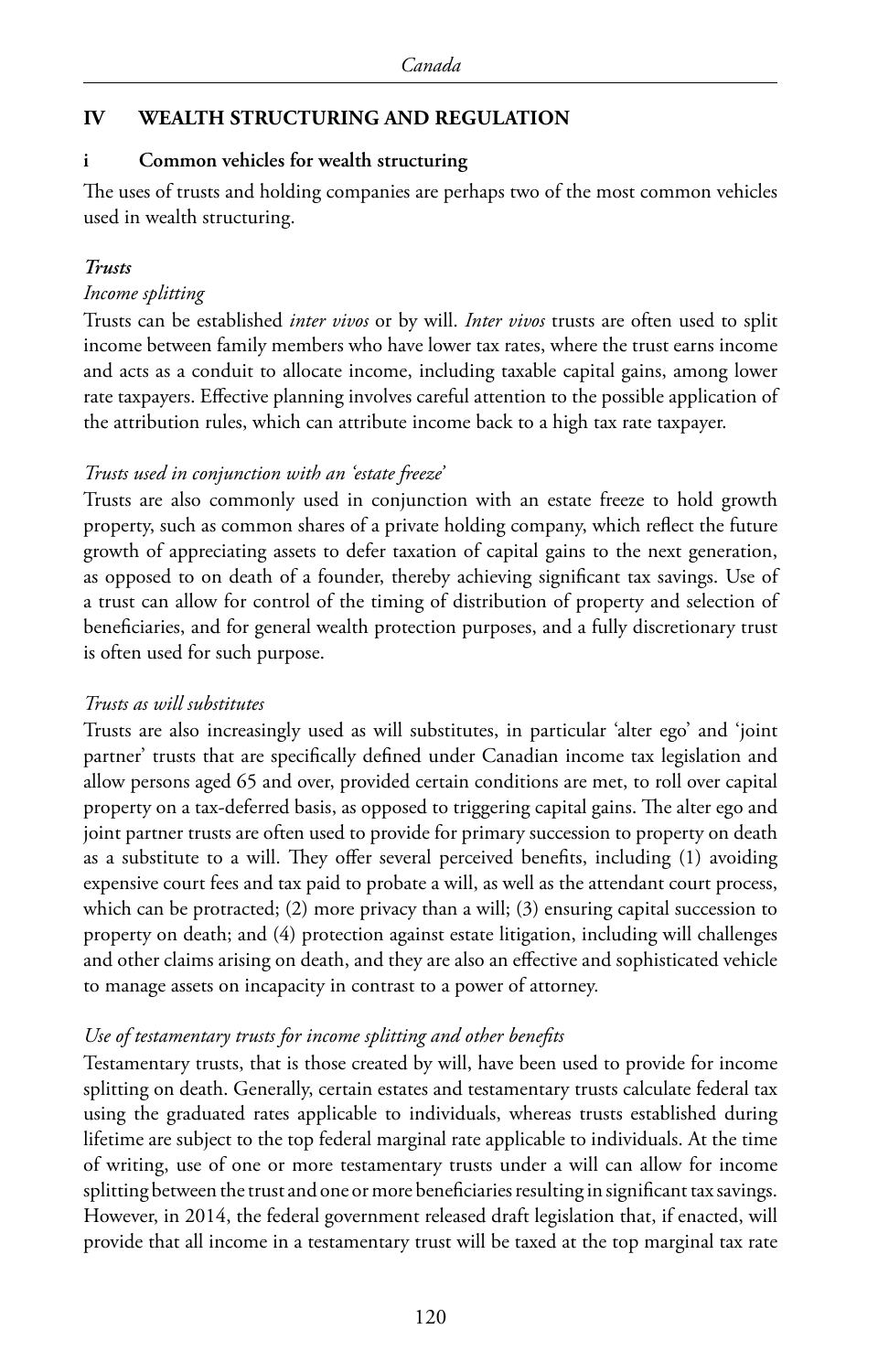commencing in 2016, but with the exception that graduated rates will continue to apply to the estate for 36 months and to certain testamentary trusts with disabled beneficiaries. The proposed changes will eliminate certain tax benefits of income splitting with testamentary trusts, but it will still be possible to 'sprinkle' income among a group of beneficiaries of a discretionary trust if the trust terms permit this. Also, use of a testamentary trust provides for probate fee minimisation, capital succession planning and can safeguard against beneficiaries' matrimonial and possible creditor claims, among other benefits.

#### *Multiple wills used to minimise probate fees*

Multiple wills are increasingly used in certain provinces to minimise estate administration tax and probate fees. For example, in Ontario, estate administration tax is approximately 1.5 per cent of the value of estate assets. Assets are often segregated under two wills: a primary will and a secondary will. Assets that generally do not require a probated will to administer by way of proof of executors' authority to third parties, such as financial institutions and others, are segregated under a secondary will, including private company shares, family loans, tangible personal property, and beneficial trust interests. Only the primary will is typically probated, and applicable tax or court fees are then based on a more modest asset base.

#### *Holding companies*

Holding companies are a common feature of Canadian estate planning. They are commonly used to hold US securities and certain other US *situs* assets to protect against exposure to US estate tax, to defer tax on active business income where shares of an active business are held by the holding company, to split income, including in conjunction with use of a family trust, and for asset protection and retirement planning.

#### *Potential tax advantages of holding companies*

The utility of an investment holding company to earn investment income at a lower tax rate than if earned personally will depend on changing tax rates, which historically have at certain times offered tax advantages and at other times are neutral and less advantageous.

Holding companies also are used in conjunction with probate fee and estate tax minimisation strategies as outlined above. Private company shares can pass under a secondary will, which typically may not need to be probated, thereby saving fees and tax, which can be significant where the shares have a high value. There is potential for double taxation on death where assets are held in a holding company, since a deceased person will be subject to personal taxation on the deemed disposition of the shares of the holding company giving rise to possible taxable capital gains, and also the same gains may be reflected in the holding companies' underlying assets, on which tax will be paid at the corporate level on sale of the assets or wind-up of the company. It is therefore necessary to implement proper post-mortem tax planning to avoid potential double taxation on death.

#### **ii Anti-money laundering regime**

The federal Proceeds of Crime (Money Laundering) and Terrorist Financing Act came into effect in 2001. It introduced requirements for a compliance regime, record-keeping,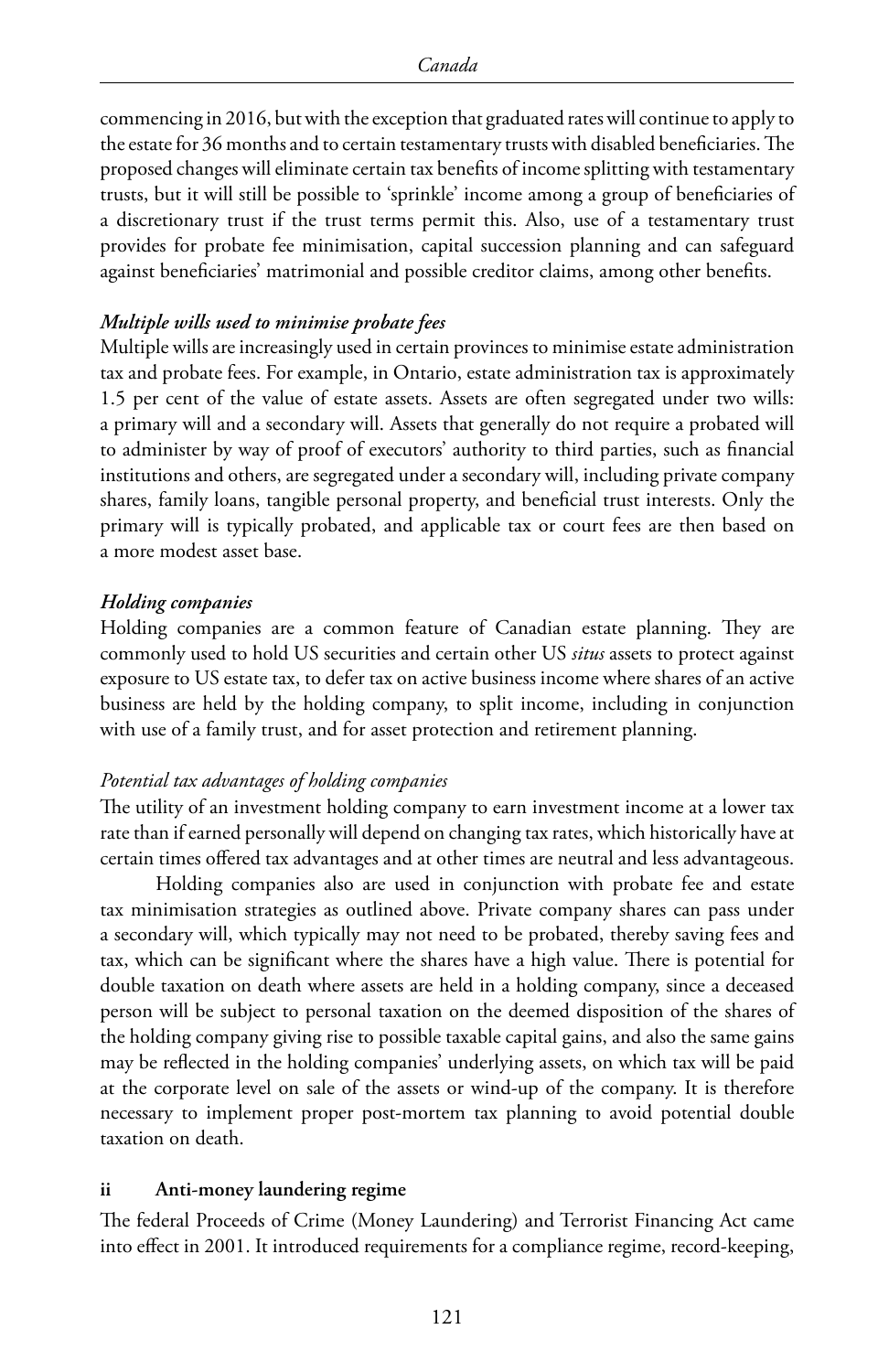client identification and reporting. Reporting entities must implement a compliance regime, keep certain records, obtain certain client identification and report suspicious transactions to an independent agency, the Financial Transactions and Report Analysis Centre of Canada (FINTRAC). Certain other financial transactions, as well as terrorist property must also be reported. Reporting entities include financial institutions, such as banks, trust companies, loan companies, life insurance companies, brokers and agents, securities dealers, accountants and accounting firms carrying out certain transactions, real estate brokers, and certain others. The legislation imposes harsh financial and criminal penalties, including imprisonment for failure to report. Reporting entities have to send large-cash-transaction reports to FINTRAC when they receive an amount of C\$10,000 or more in cash in the course of a single transaction and financial entities, money service businesses and casinos have to report incoming and outgoing international electronic funds transfers of C\$10,000 or more in a single transaction.

#### **V CONCLUSIONS AND OUTLOOK**

The Canadian economy and general investment climate has stood the course over the last several years since the 2008 financial collapse. But what lies on the horizon? Is there a fundamental shift in the Canadian economy, in particular in the manufacturing sector, which with jobs lost permanently simply will not regain its place, notwithstanding a now cheaper Canadian dollar and the hope of increased exports as a result? As a mature economy, will growth only be restrained and moderate for the long term, putting pressure on a shrinking income tax base with an aging workforce as baby boomers shift into their retirement years? The risk remains that the Canadian economy will fall into recession in the short term and the prolonged housing bubble in Canada, where prices have continued to rise, will finally burst and be the primary catalyst for an economic slowdown and subsequent fallout.

New tax initiatives have demonstrated the authorities' focus on tax evasion and abusive and aggressive tax arrangements, including the nefarious introduction of 'whistleblower' rules. Long-establishing tax planning has now been eliminated as a result of the 2014 Canadian budget – including the preferential tax treatment of testamentary trusts and the unexpected elimination of the five-year immigration trust.

Modernisation of succession law in the western provinces, including British Columbia, whose new legislation came into effect on 31 March 2014, pending legislation in Alberta, and a new proposed Uniform Trustee Act, which is now being considered with a public consultation initiated in British Columbia, are all good news for the private client sector and will hopefully trigger a modernisation trend in other Canadian jurisdictions, in many long overdue.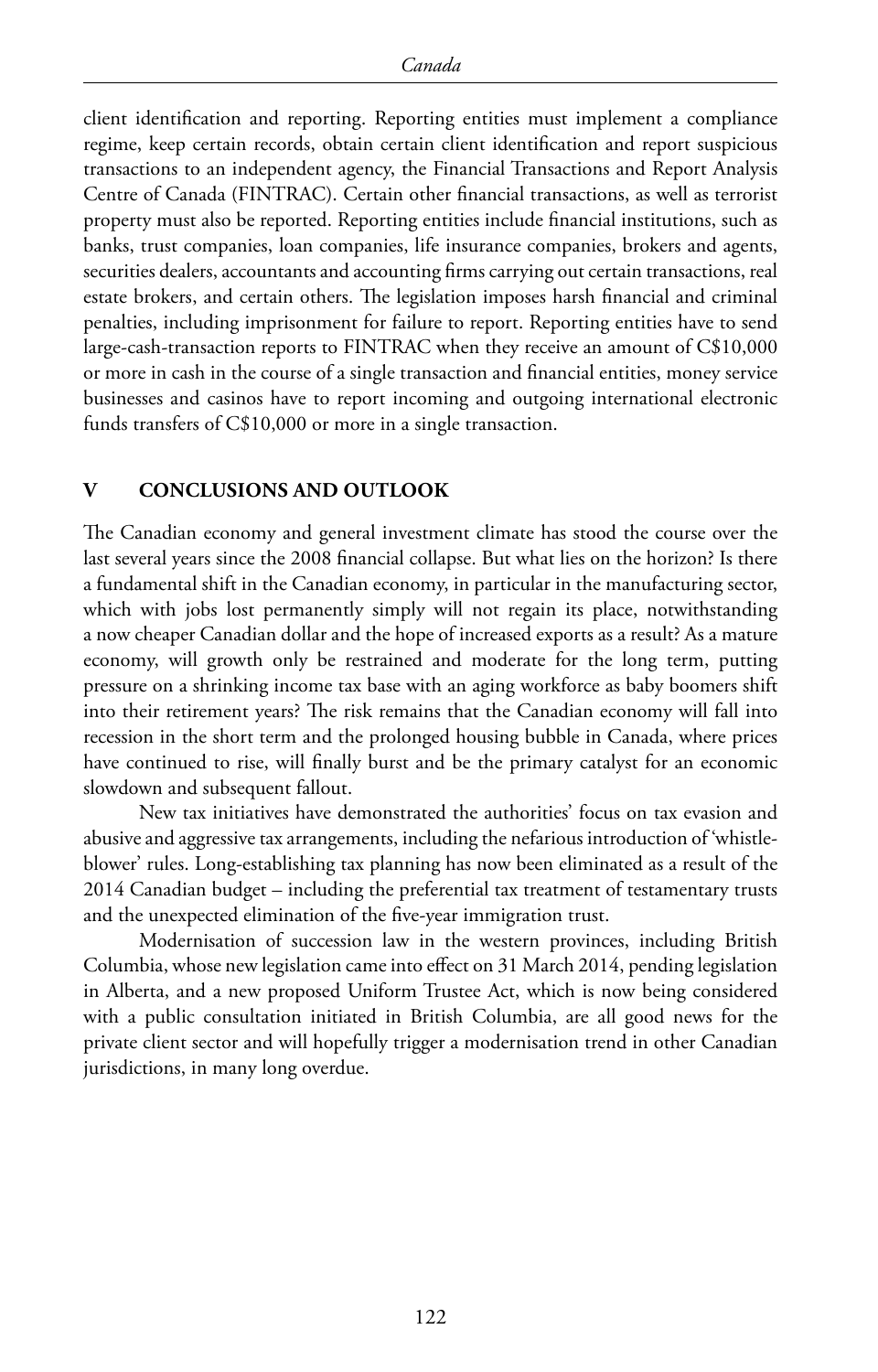#### **Appendix 1**

## ABOUT THE AUTHORS

#### **MARGARET R O'SULLIVAN**

#### *O'Sullivan Estate Lawyers Professional Corporation*

Margaret O'Sullivan exclusively practises estate planning; estate litigation; advising executors, trustees and beneficiaries; and administration of trusts and estates. Prior to establishing an independent trusts and estates boutique firm, she was a partner at Stikeman Elliott, where she directed its trusts and estates practice. She is past deputy chair, and member of the board of directors and council for the Society of Trust and Estate Practitioners (STEP) Worldwide; past chair of the professional standards committee of STEP Worldwide; past member of the management and finance committee; past deputy chair of STEP (Canada); and past chair of the editorial board for *STEP Inside*; past chair of the Trusts and Estates Law section, Ontario Bar Association; elected fellow, ACTEC, 1995; and member of council, Ontario Bar Association (1993–1998). She received the Ontario Bar Association's 2013 Award of Excellence in Trusts and Estates Law. She has written two textbooks for the Trust Institute of the Institute of Canadian Bankers: *Engineering of a Trust* and *Trust and Estate Management*. She is also author of the Canada chapter of *International Succession Laws* (Tottel 2009) and contributing author to *Widdifield on Executors and Trustees* (Carswell 2002), *Key Developments in Estates and Trusts Law in Ontario* (Canada Law Book 2008) and to *The International Comparative Legal Guide to: Private Client 2014* (Global Legal Group 2013). She was called to the Ontario Bar in 1983.

#### **CLAUDIA A SGRO**

#### *Formerly of O'Sullivan Estate Lawyers Professional Corporation*

Claudia Sgro formerly practised estate planning, administration and litigation at O'Sullivan Estate Lawyers. She has authored a case comment appearing in *Money and Family Law* and has presented to the Canadian Bar Association's trusts and estates section. In addition she has co-authored articles appearing in the *Windsor Review of Law*